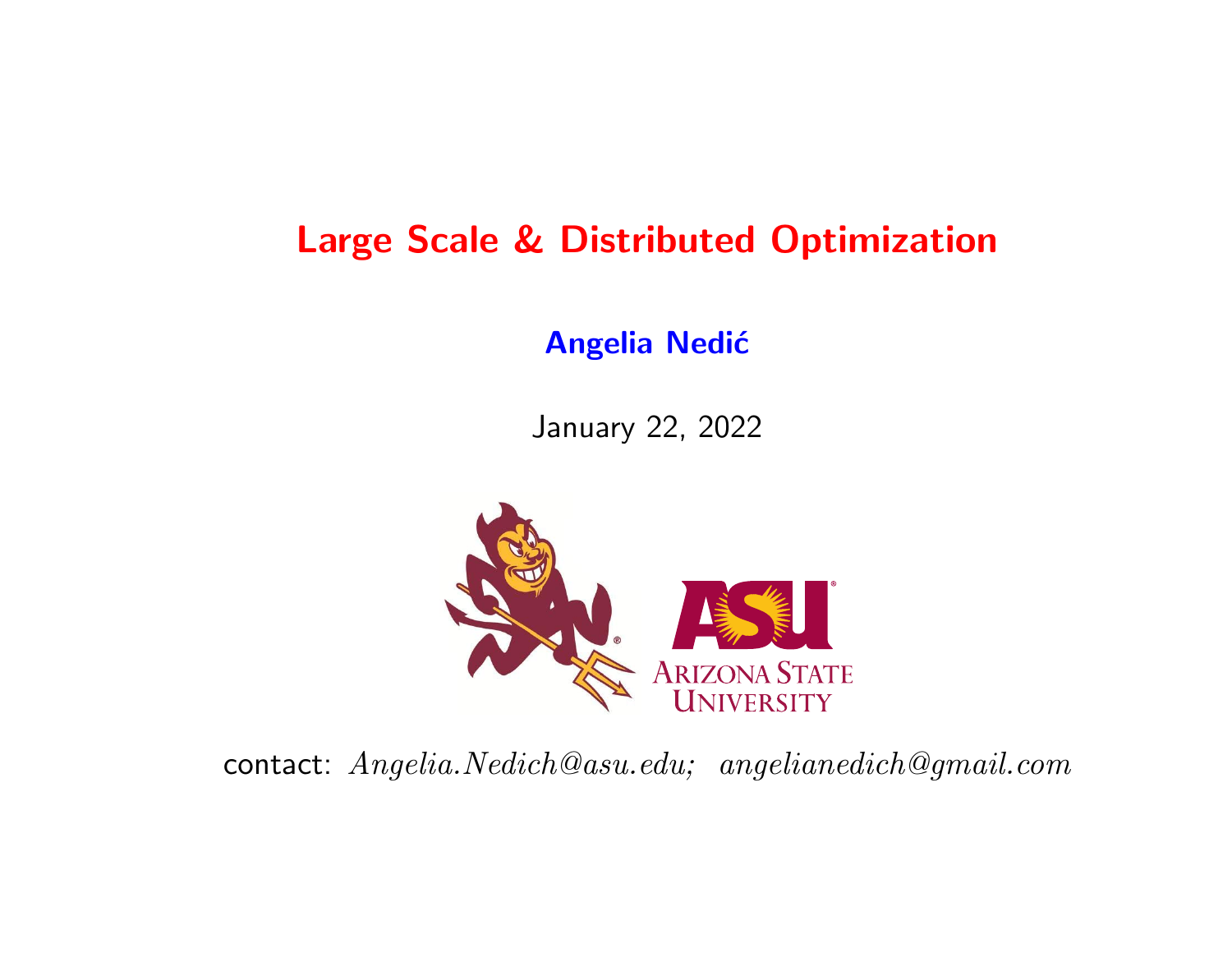# Lecture 5:

# Random and Penalty-Based Algorithms

### for Problems with many Constraints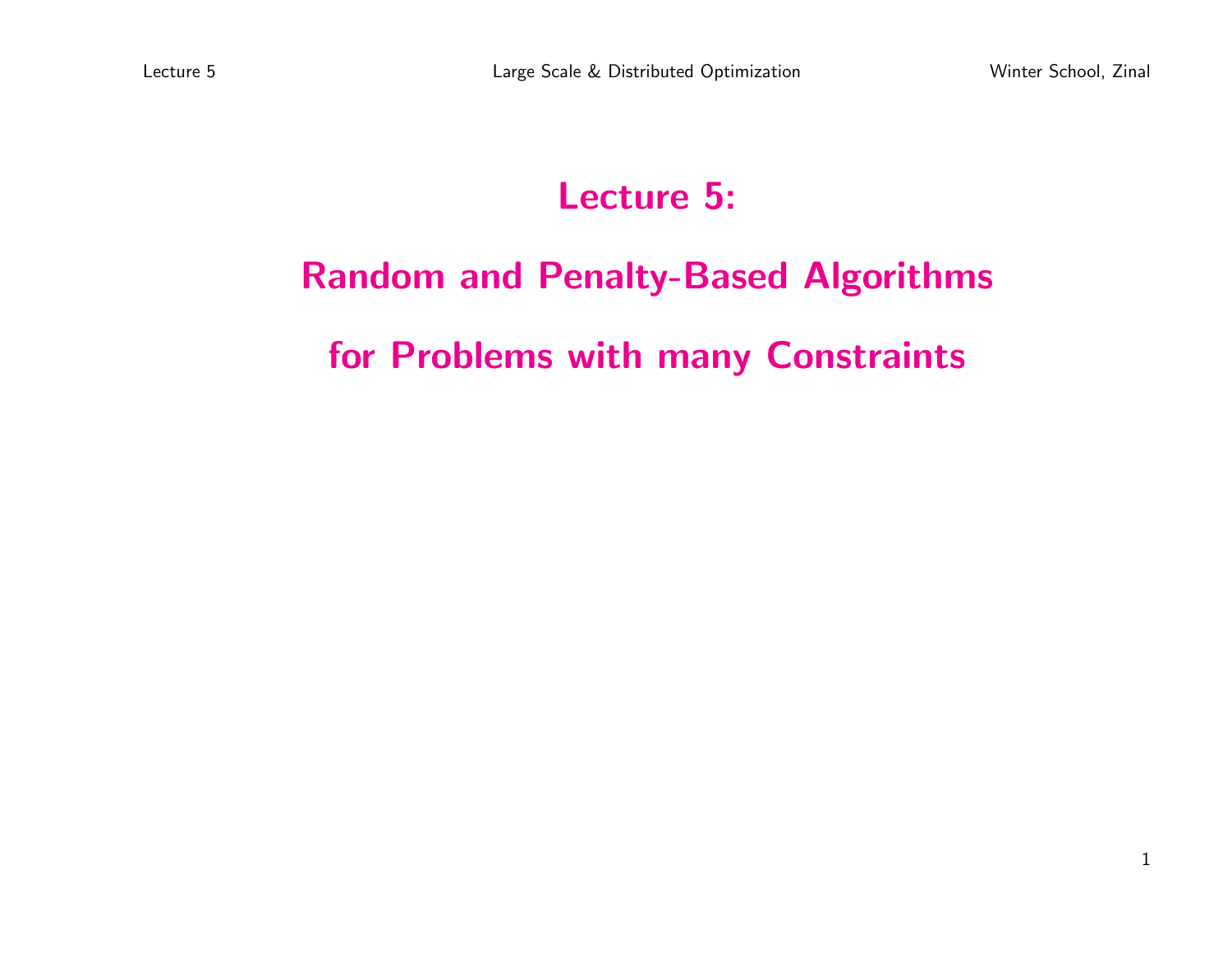#### Problem

 $\triangleright$  We consider the problem of the following form:

minimize  $f(x)$ subject to  $x \in X$ ,  $X \triangleq Y \cap (\cap_{i=1}^m X_i)$ 

where each  $X_i\subseteq \mathbb{R}^n$  is (convex and closed set) given as a level set

 $X_i = \{x \in \mathbb{R}^n \mid g_i(x) \le 0\}$  for all  $i \in [m]$ 

where  $g : \mathbb{R}^n \to \mathbb{R}$  is convex.

 $\blacktriangleright$  Throughout we assume that:

- The set  $Y$  is closed convex and the constraint set  $Y\cap (\cap_{i=1}^m X_i)$  is nonempty
- Each  $g_i$  has bounded sub-gradients on the set  $Y$
- The objective function is strongly convex and it has bounded sub-gradients over the set Y
- $\blacktriangleright$  The assumptions on the sub-gradient boundedness are satisfied when  $Y$  is bounded
- The assumption on the sub-gradient boundedness of  $f(\cdot)$  is not needed, if for example,  $f(\cdot)$  is differentiable and the gradient mapping  $\nabla f(\cdot)$  is Lipschitz continuous
- $\triangleright$  Due to the strong convexity of the objective function, the problem has a unique solution  $x^*$ .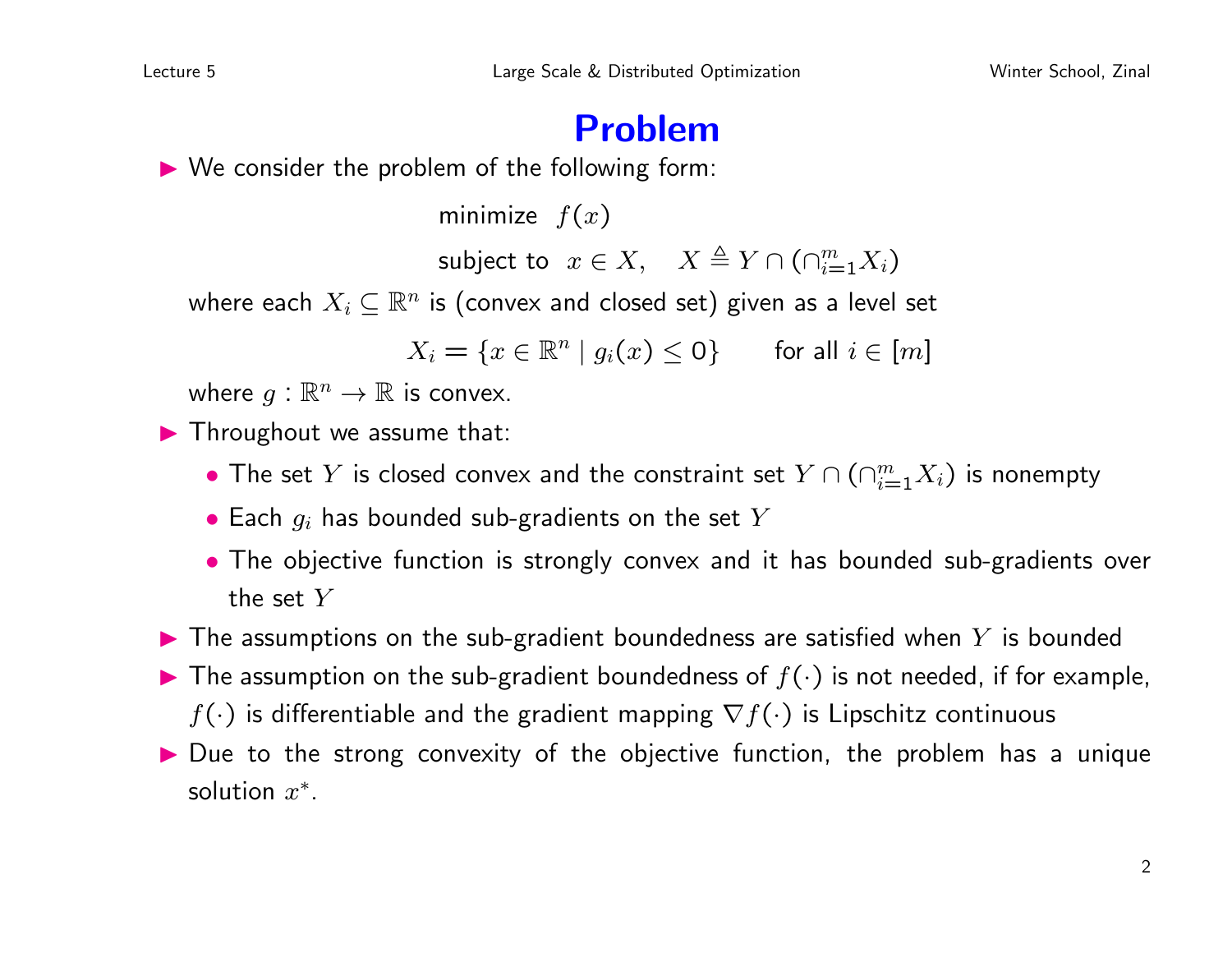### Additional Assumptions

 $\triangleright$  We will use random constraint selection (parallel and sequential)

- I Whenever a random index  $\omega \in [m]$  is drawn, the draw is independent of the other draws, and identically distributed with a uniform distribution (it can be more general, as we discussed yesterday)
- If a method is started with a random initial point, we assume that  $E[\|x_0\|^2]$  is finite and each draw of the index  $\omega$  is independent of  $x_0$ .
- $\triangleright$  NOTE: these two assumptions can be relaxed by requiring that, conditionally on  $x_0$ the draws of  $\omega$  are IID
- $\blacktriangleright$  It can be further relaxed

**Assumption 1 Restricted Set Regularity** There exists a constant  $c > 0$  such that  $dist(x, X) \leq c \mathsf{E}[g_{\omega}^+]$  $\bigcup_{\omega}^+(x)\big]$  for all  $x \in Y$ .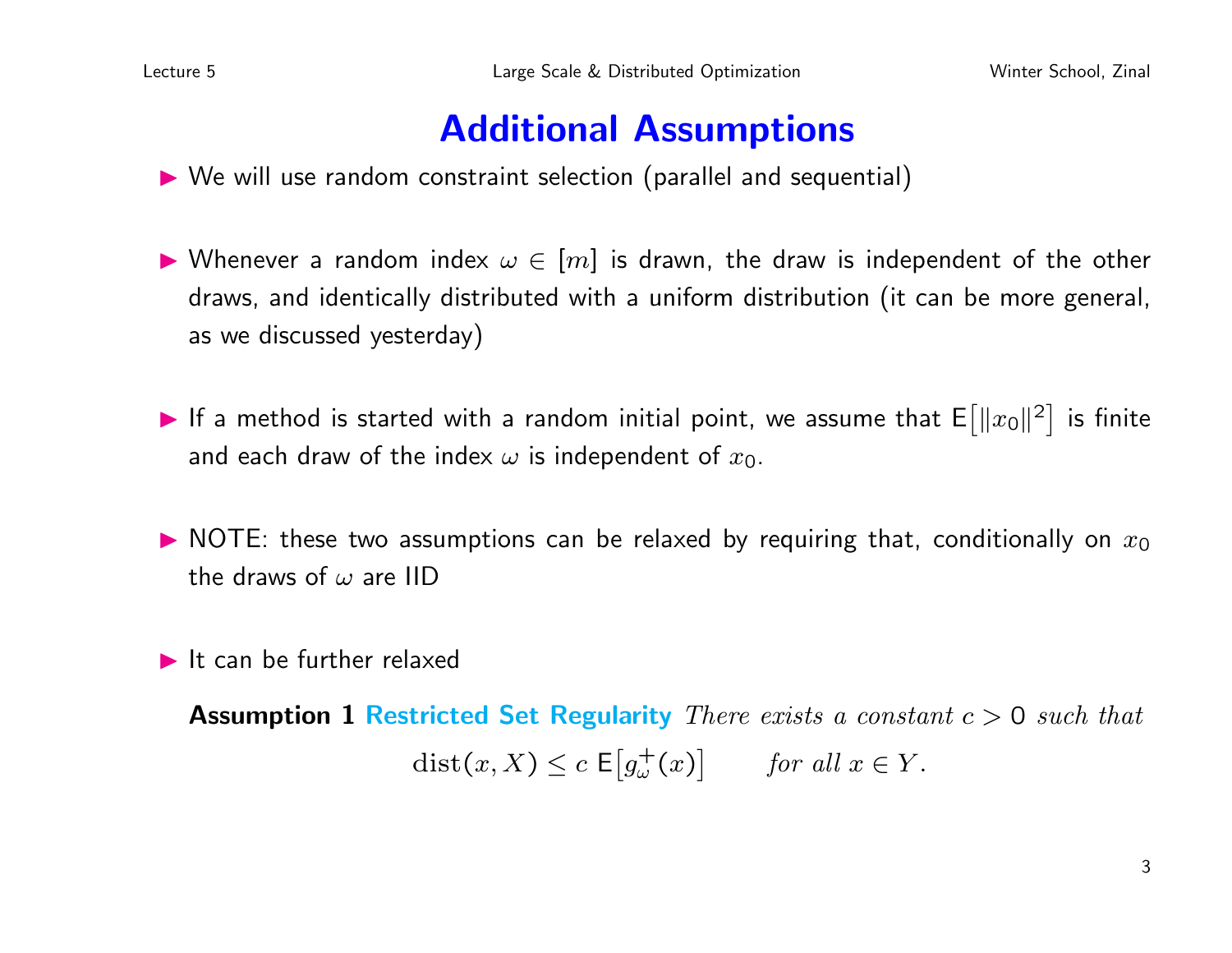# Random Methods: Parallel and Sequential Batch **Processing**

$$
v_k = \Pi_Y[x_{k-1} - \alpha_{k-1}s_f(x_{k-1})], \qquad v_k = \Pi_Y[x_{k-1} - \alpha_{k-1}s_f(x_{k-1})], \quad z_k^0 = v_k
$$
  
\n
$$
z_k^i = v_k - \beta \frac{g_{\omega_k^i}^+(v_k)}{\|d_k^i\|^2} d_k^i \qquad i \in [N], \qquad z_k^i = \Pi_Y \left[ z_k^{i-1} - \beta \frac{g_{\omega_k^i}^+(z_k^{i-1})}{\|d_k^i\|^2} d_k^i \right] i \in [N]
$$
  
\n
$$
x_k = \Pi_Y[\bar{z}_k], \quad \text{with } \bar{z}_k = \frac{1}{N} \sum_{i=1}^N z_k^i.
$$
  
\nwhere  $s_f(x) \in \partial f(x)$ , the batch of indices drawn is  $\{\omega_k^1, \dots, \omega_k^N\},$   
\nand  $d_k^i \in \partial g_{\omega_k^i}(z_k^{i-1})$  for all  $i \in [N]$ 

 $\blacktriangleright$  When stepsize  $\alpha_k$  satisfies the standard diminishing rule conditions (non-summable but squared summable), the  $x$ -iterates converge to the optimal solution  $x^*$  almost surely.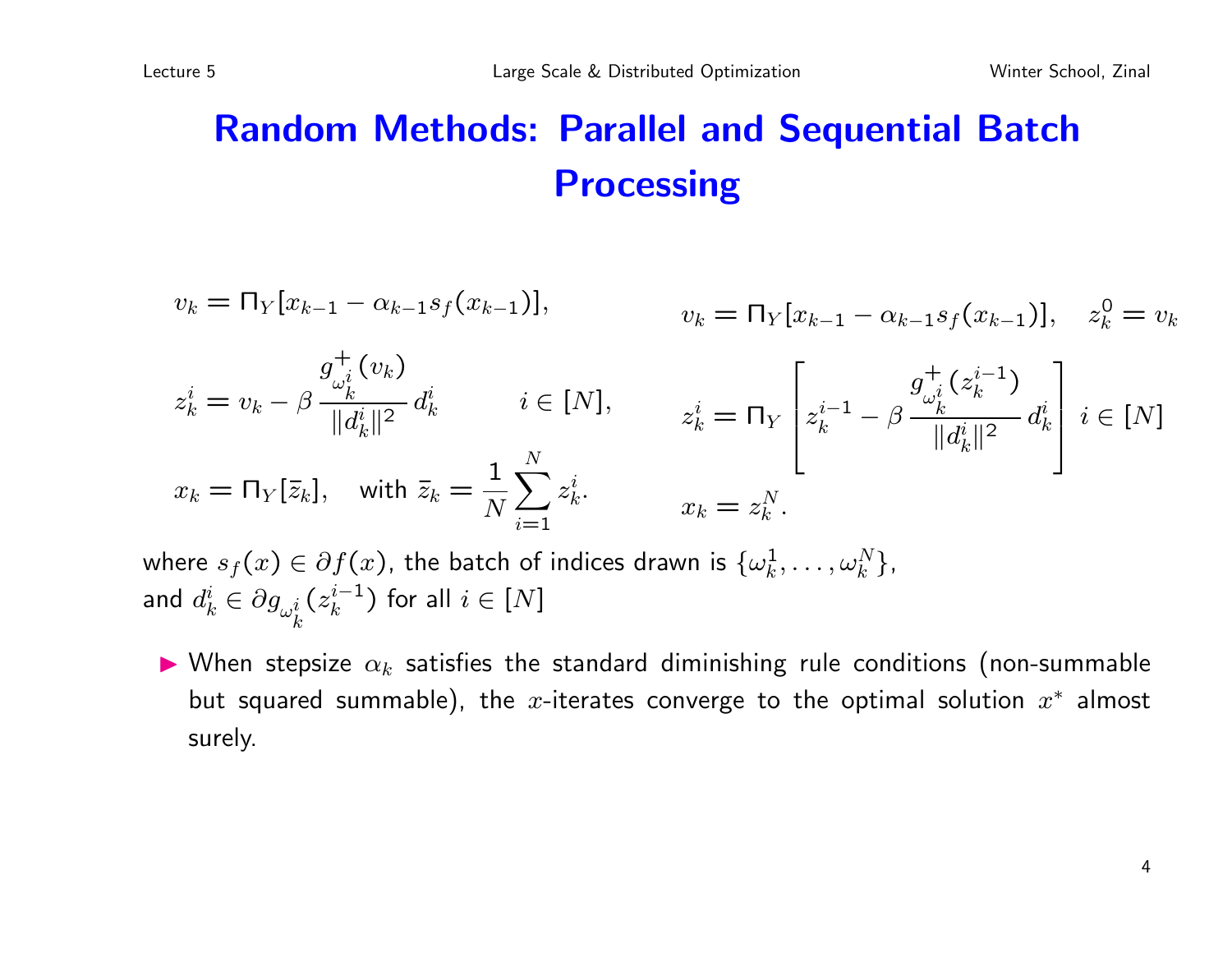#### Rate Results

The results hold, under our assumptions, for the inverse-stepsize weighted averages<sup>\*</sup>

$$
\hat{x}_t = \sum_{k=1}^t \frac{\alpha_k^{-1} x_k}{S_t}, \qquad S_t = \sum_{k=1}^t \alpha_k^{-1}
$$

and the stepsize  $\alpha_k = \frac{4}{\mu(k+1)}$  (due to Paul Tseng $^\dagger)$ 

**Theorem 1 (Parallel)** With the stepsize choice  $\beta \in (0, 2/L_N)$  (with  $L_N \le 1$ ) we have

$$
\mathsf{E}[|f(\hat{x}_t) - f^*|] \leq \mathcal{O}\left(\frac{1}{t} + \frac{1}{\sqrt{b_N^{\text{par}}}t}\right), \quad \mathsf{E}[\text{dist}(\hat{x}_t, X)] \leq \mathcal{O}\left(\frac{1}{\sqrt{b_N^{\text{par}}}t}\right)
$$
\nwhere  $b_N^{\text{par}} = (1 - q_N)^{-1} - 1$  with  $q_N = \frac{\beta(2 - \beta L_N)}{cM_g^2} < 1$ .

**Theorem 2 (Sequential)** With the stepsize  $\beta \in (0, 2)$  we have

$$
\mathsf{E}[|f(\hat{x}_t) - f^*|] \leq \mathcal{O}\left(\frac{1}{t} + \frac{1}{\sqrt{b_N^{\text{seq}}}t}\right), \qquad \mathsf{E}[\text{dist}(\hat{x}_t, X)] \leq \mathcal{O}\left(\frac{1}{\sqrt{b_N^{\text{seq}}}t}\right)
$$

where  $b_N^{\text{seq}} = (1 - q)^{-N} - 1$  and  $q = \frac{\beta(2-\beta)}{cM^2}$  $< 1$ .  $*$ AN, S. Lee, On Stochastic Subgradient Mirror-Descent Algorithm with Weighted Averaging, SIAM J. Opt., 2014 †P. Tseng. On accelerated proximal gradient methods for convex-concave optimization. submitted to SIAM J. Opt. 2008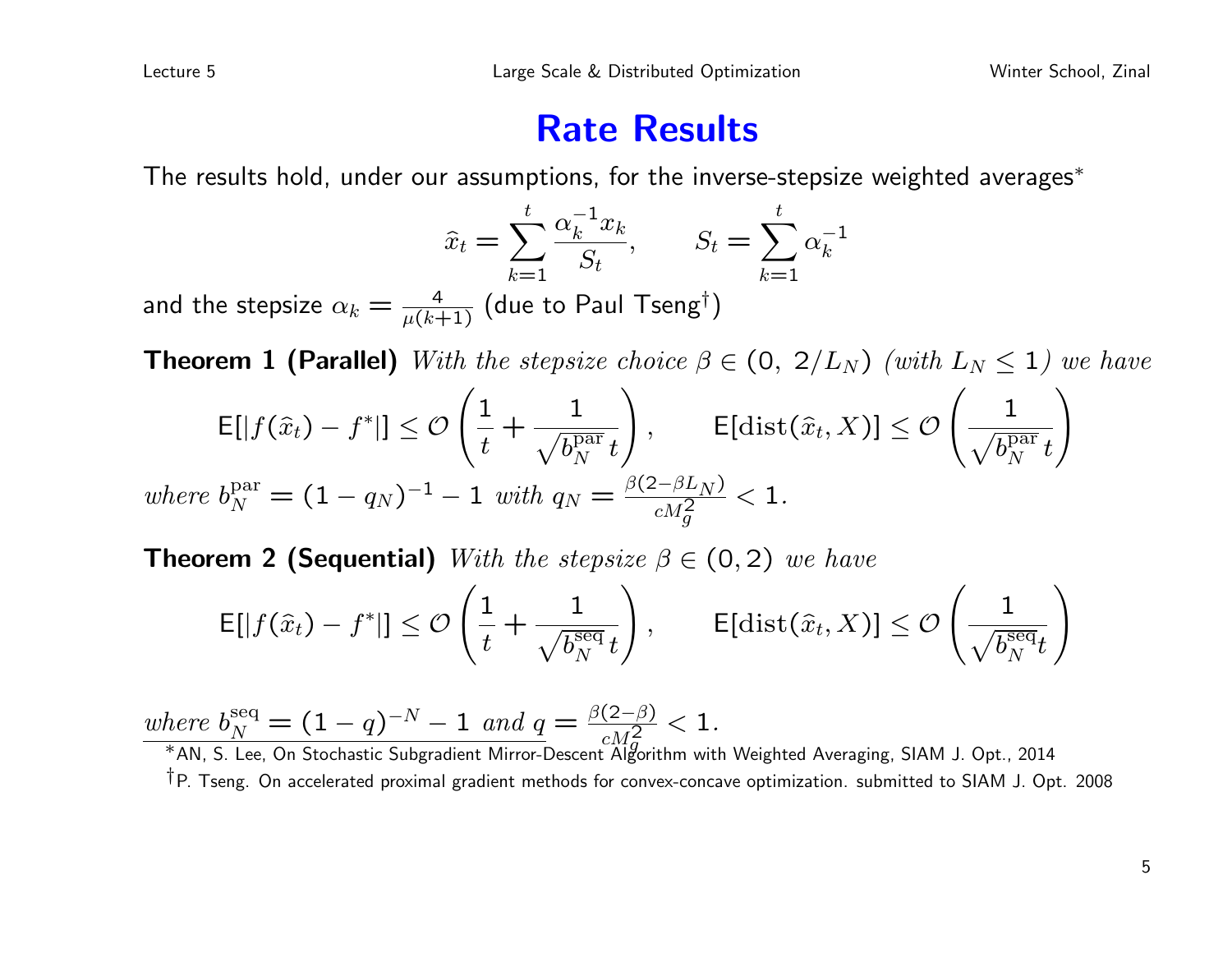# INEXACT PENALTY APPROACH: Convex Problems WITH LINEAR CONSTRAINTS

ongoing joint work with Tatiana Tatarenko,TU Darmstadt, Germany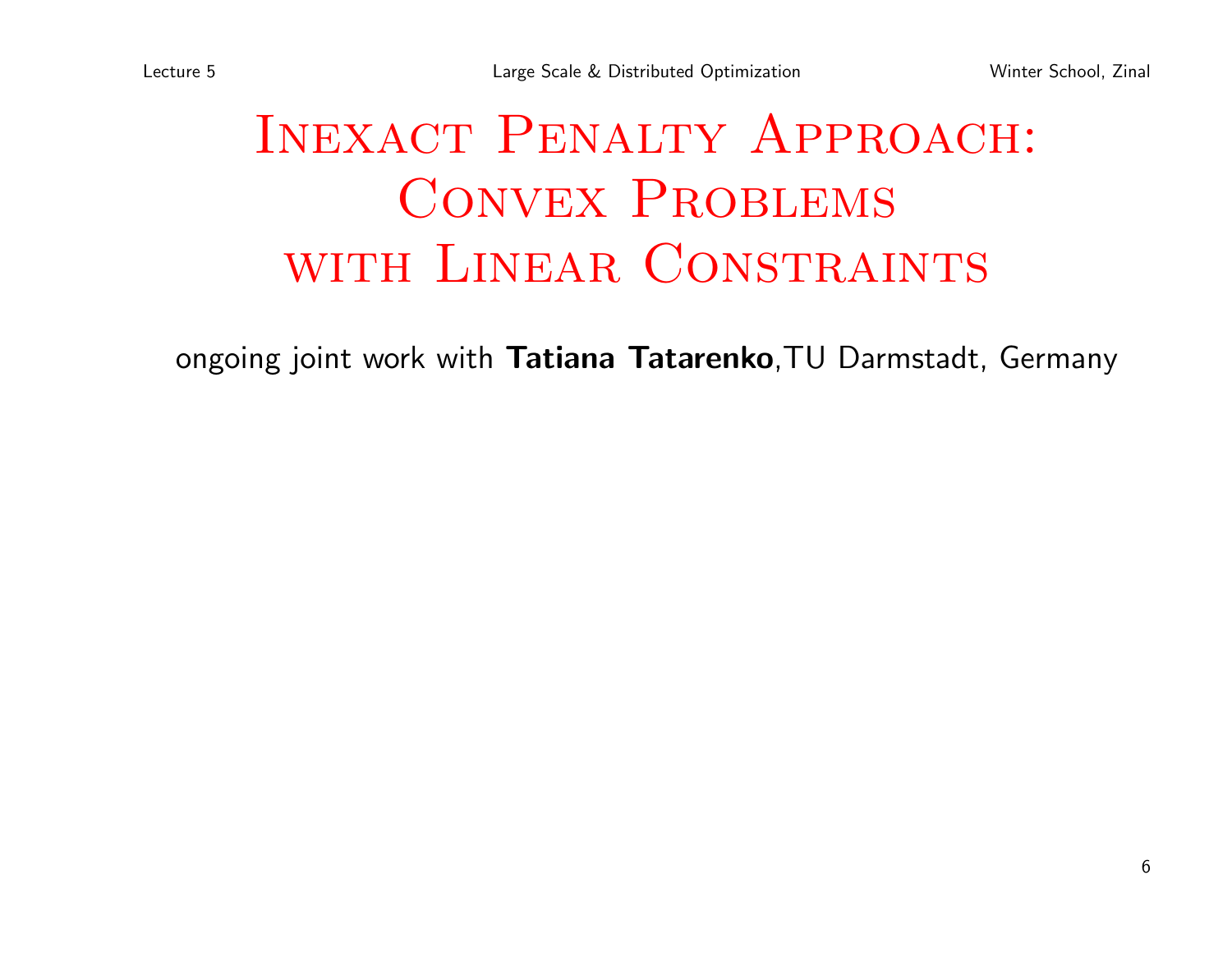#### Problem of Interest

 $\blacktriangleright$  We want to  $efficiently$  solve the following convex problem

minimize  $f(x)$  subject to  $\langle a_i, x \rangle \leq b_i, i = 1, ..., m,$  (1)

- The function  $f : \mathbb{R}^n \to \mathbb{R}$  is strongly convex and has Lipschitz continuous gradients
- The number  $m \geq 2$  of inequalities is assumed to be large.
- ▶ When  $f \equiv 0$ , the randomized Kaczmarz algorithm can solve the resulting feasibility problem with a geometric rate [Strohmer and Vershynin 2008]
- Geometric rate results also exist for a general convex sets  $X_i$  admitting efficient projections [Nedić 2010, Richtarik and Necoara 2018]
- If max-type penalty is used, the resulting penalized problem is non-differentiable:

minimize 
$$
f(x) + \frac{\gamma}{m} \sum_{i=1}^{m} \max\{0, \langle a_i, x \rangle - b_i\}
$$

- At best, the number  $k$  of iterations is in the order of  $O(1/k)$  (subgradient method)  $\triangleright$  Our goal is to solve the problem most efficiently, i.e., with an algorithm converging with a geometric rate such as fast incremental method SAGA, for example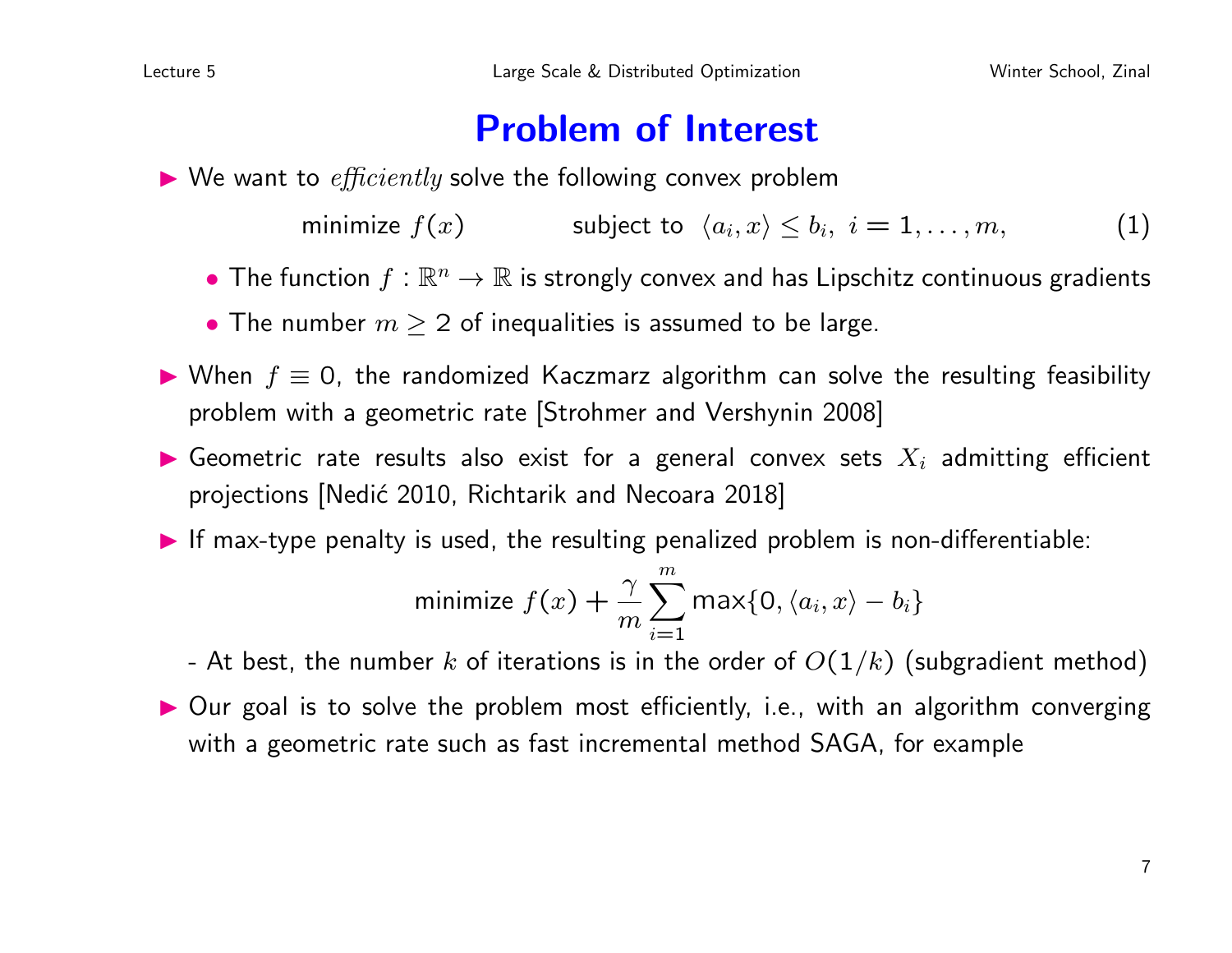# Proposed Approach: Basic Idea

 $\triangleright$  Consider a penalized problem of the form

minimize 
$$
f(x) + \frac{\gamma}{m} \sum_{i=1}^{m} h_{\delta}(x; a_i, b_i)
$$
,

where  $h_{\delta}(x; a_i, b_i)$  is a convex penalty function associated with constraint  $\langle a_i, x \rangle \leq b_i$ and  $\gamma > 0$  and  $\delta > 0$  are penalty parameters

- ▶ Our choice of the penalty function is guided by the desire that the resulting penalized objective is strongly convex and has Lipschitz gradients
- $\triangleright$  So we will choose  $h_{\delta}(x; a_i, b_i)$  to have Lipschitz continuous gradients
- ▶ Hence, SAGA or other fast incremental approaches can be applied for solving the penalized problem; however, the penalized problem is not necessarily equivalent to the original problem
- $\blacktriangleright$  Main goal: Determine the parameters  $\delta$  and  $\gamma$ , so that the solution of the penalized problem is
	- Feasible for the original problem and
	- Sub-optimal for the original problem with a desired pre-specified accuracy
- It turns out, we can accomplish this by choosing:
	- Inexact penalty function that induces a positive penalty inside the feasible set
- $\triangleright$  The approach will work for the class of functions that have bounded level sets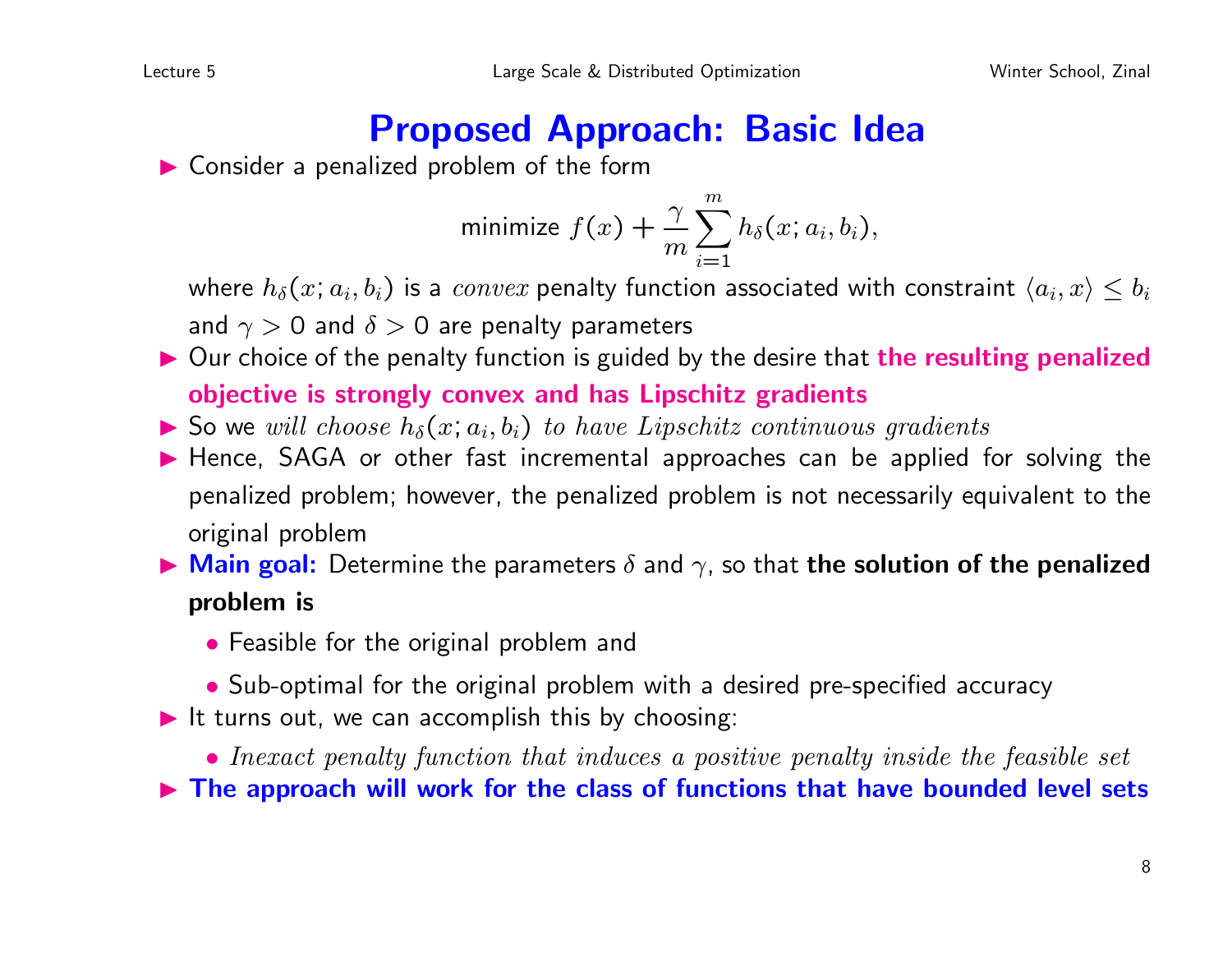#### Penalized Problem min  $\displaystyle \lim_{x} F_{\gamma\delta}(x), \qquad F_{\gamma\delta}(x) = f(x) + \frac{\gamma}{m}$  $\overline{m}$  $\sum$ m  $i=1$  $h_\delta(x;a_i,b_i),$  $h_{\delta}(x; a, b) =$  $\sqrt{ }$  $\int$  $\overline{\mathcal{L}}$  $\langle a,x\rangle-b$  $\frac{\partial f(x)}{\partial |a|}$ , if  $\langle a,x\rangle - b > \delta$ ,  $\left(\langle a,x\rangle\right]-b+\delta)^2$  $\frac{a}{4\delta\|a\|}^{(\frac{b}{a})-\delta+\delta}$ , if  $-\delta\leq\langle a,x\rangle-b\leq\delta,$ 0, if  $\langle a, x \rangle - b < -\delta$ .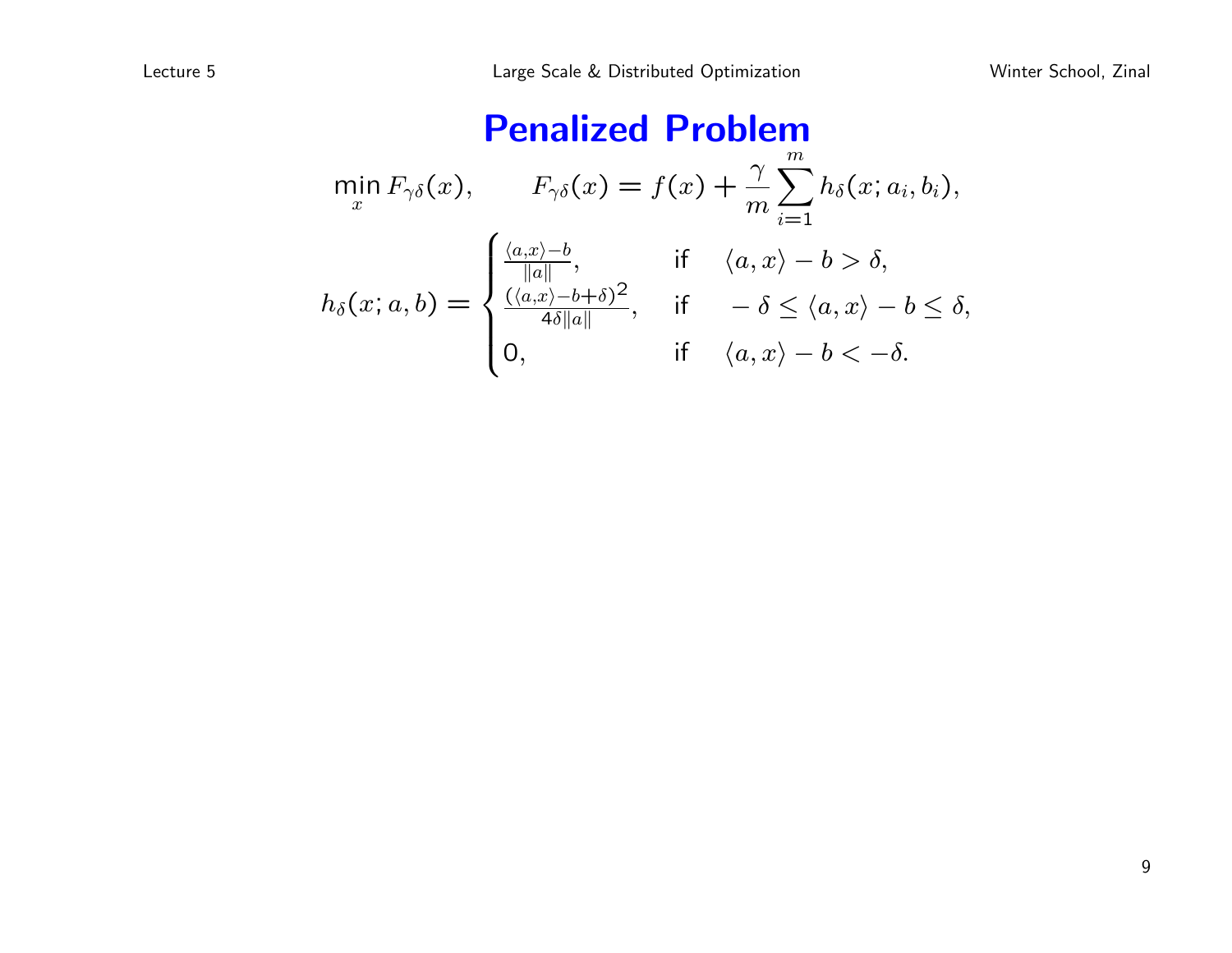

Figure 1: Penalty function  $h_{\delta}(x; 1, 1)$  for the constraint  $x \leq 1$ ,  $x \in \mathbb{R}$ . The case  $\delta = 0$  corresponds to  $h_0(x; 1, 1) = \max\{0, x - 1\}$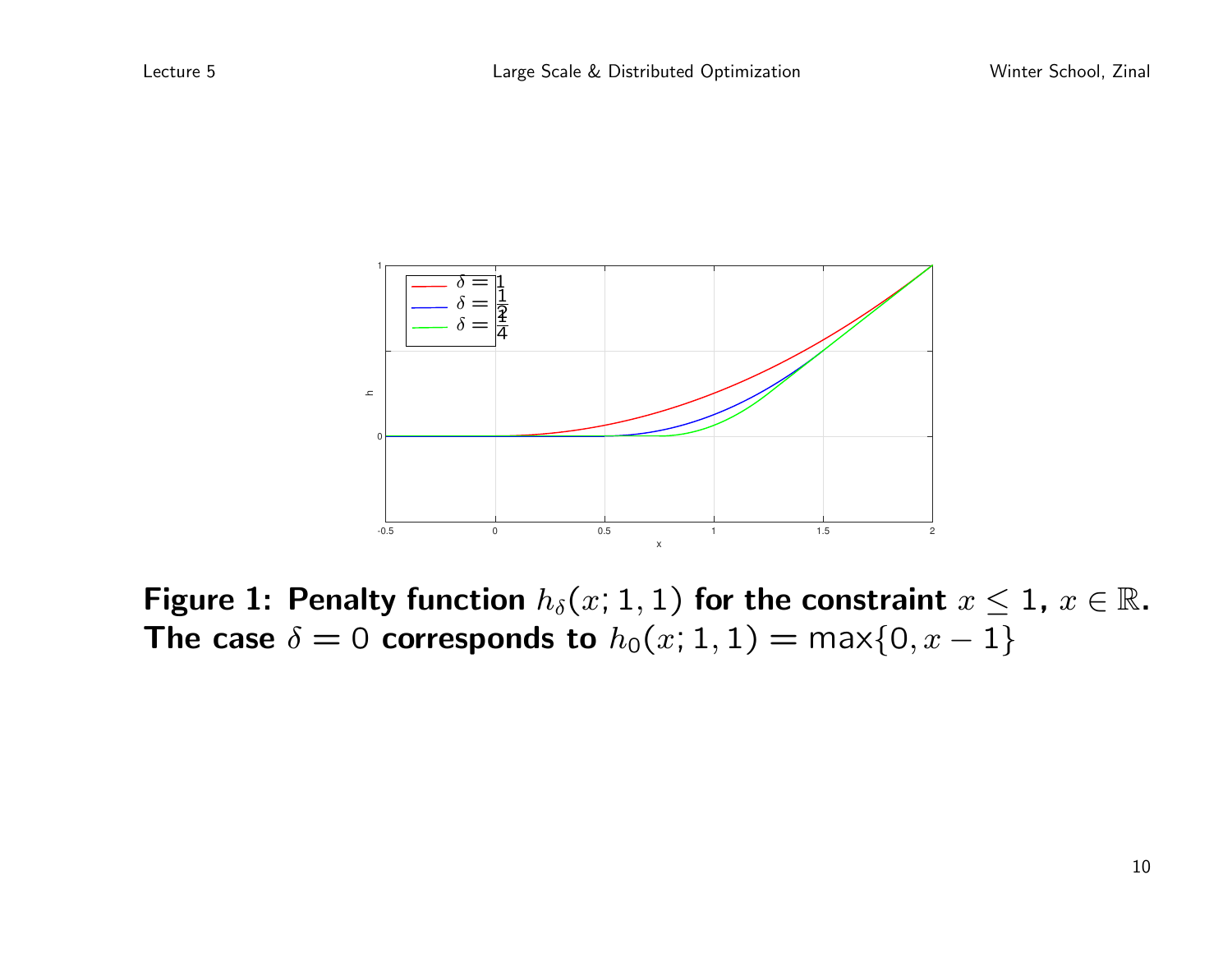#### Some properties of the penalty function

 $h_0(x; a, b) = \text{dist}(x, X_i), \qquad X_i = \{x \mid \langle a_i, x \rangle \leq b_i\}, \quad i = 1, \ldots, m.$ 

If  $0 < \delta \leq \delta'$ , then  $h_{\delta}(x; a, b) \leq h_{\delta'}(x; a, b)$  for all  $x \in \mathbb{R}^n$ .

- ► For  $\delta > 0$ , we have  $\|\nabla h_{\delta}(x; a, b) \nabla h_{\delta}(y; a, b)\| \leq \frac{1}{2\delta} \|x y\|$  for all  $x, y \in \mathbb{R}^n$ .
- If x satisfies  $\langle a_i, x \rangle \leq b_i$ , then  $h_\delta(x; a_i, b_i) \leq \frac{\delta}{4||a_i||}$ .

An important consequence: nested level sets for any  $\gamma>0$ ,  $\delta<\delta'$ , and any  $t\in\mathbb{R}$ ,

$$
\{x \mid F_{\gamma\delta'}(x) \leq t\} \subseteq \{x \mid F_{\gamma\delta}(x) \leq t\} \subseteq \{x \mid f(x) \leq t\}.
$$

Thus, if f has bounded level sets, so does  $F_{\gamma\delta}(x)$  for any  $\gamma>0$  and  $\delta>0$ .

#### **Assumption**

The feasible set  $X = \{x \mid \langle a_i, x \rangle \leq b_i, i = 1, \ldots, m\}$  has a nonempty interior:

there is  $\hat{x}$  such that:  $\langle a_i, \hat{x} \rangle \leq b_i - \epsilon$  for all  $i = 1, \ldots, m$ .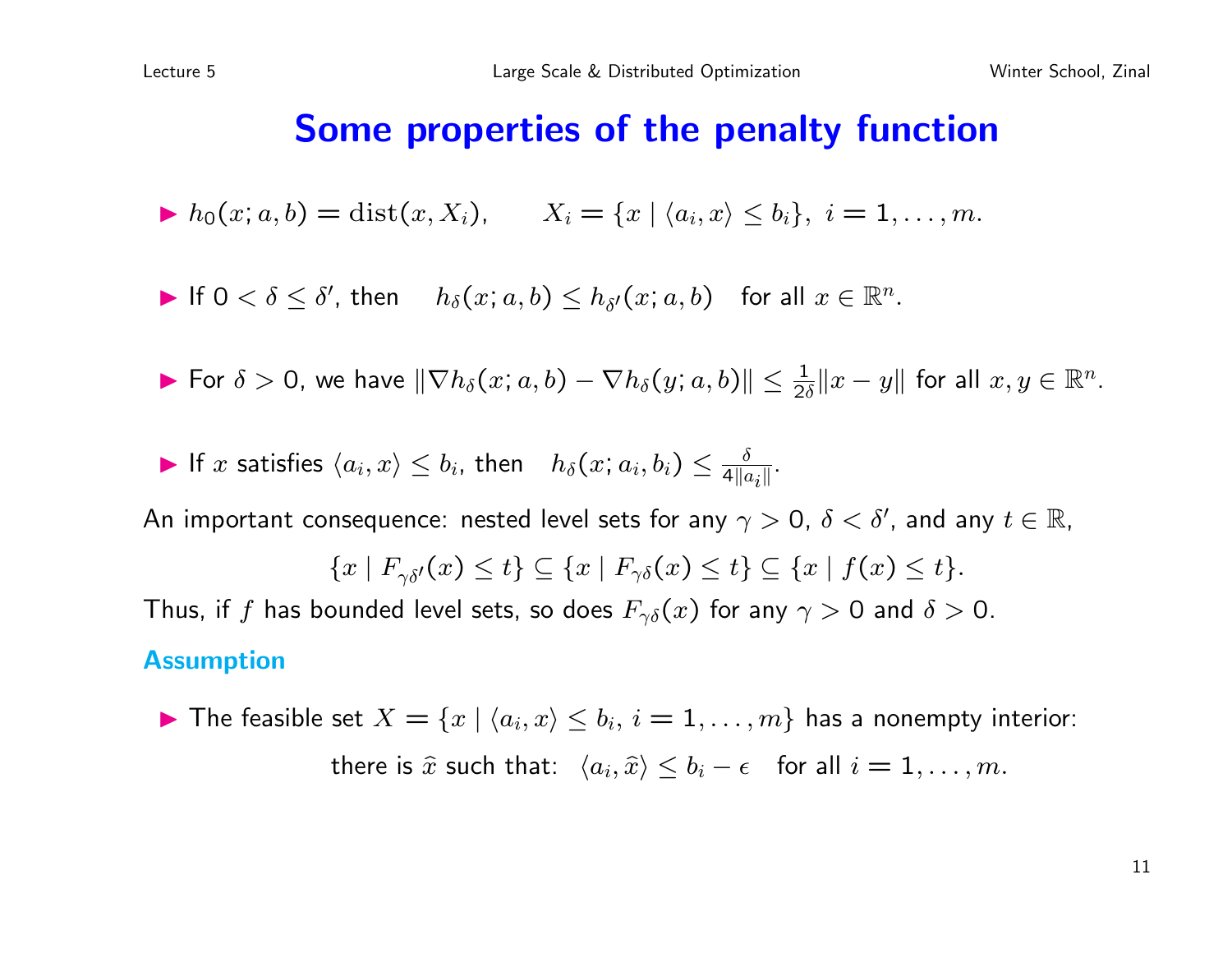We let  $X_i = \{x \mid \langle a_i, x \rangle \leq b_i\}$ , so that  $X = \cap_{i=1}^m X_i$ . Given a system of linear equations/inequalities, there is  $\beta > 0$  such that

$$
\beta \sum_{i=1}^m \text{dist}(x, X_i) \ge \text{dist}(x, X) \quad \text{for all } x \in \mathbb{R}^n,
$$

 $\beta$  is a Hoffman bound<sup>‡</sup> For our affine set X, Hoffman bound  $\beta$  depends on the vectors  $a_i, i \in [m]$ .

**Notation**: In what follows, we use  $\alpha_{\min} = \min_{i \in [m]} ||a_i||$  and  $\alpha_{\max} = \max_{i \in [m]} ||a_i||$ 

<sup>‡</sup>Hoffman 1952, O. Guler, A. Hoffman, and U. Rothblum 1992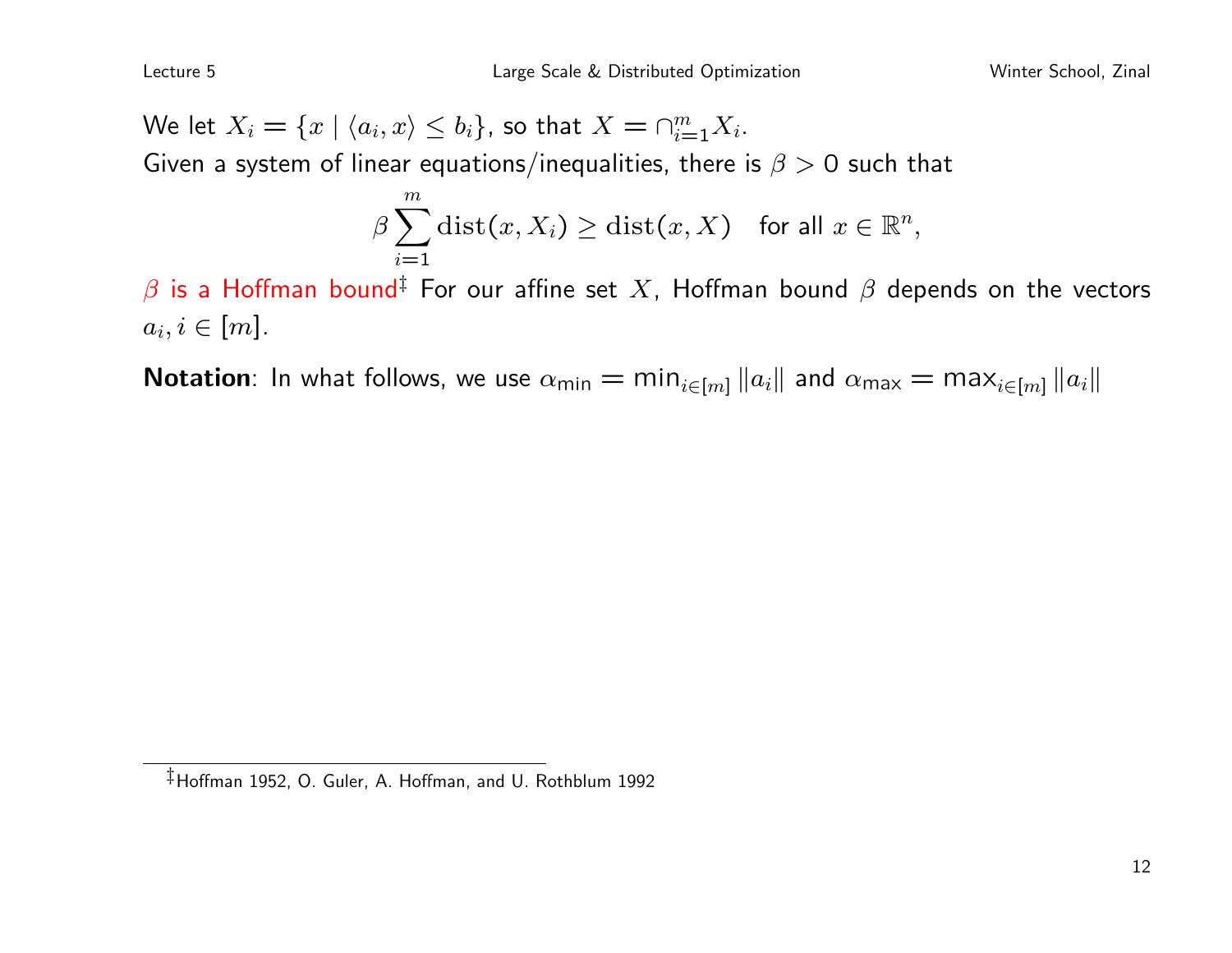# **Strongly Convex f**

► Let  $x^*$  be the optimal solution of the original problem, i.e.,  $x^* = \operatorname{argmin}_{x \in X} f(x)$ 

 $\blacktriangleright$  Let  $\epsilon_a$  be the desired accuracy for solving the problem

Proposition 3 Let X have nonempty interior, and let f be strongly convex with a constant  $\mu > 0$ . Let  $\delta$  and  $\gamma$  be such that

$$
0 < \delta < \min\left\{\epsilon, \frac{16\alpha_{\min}^2}{\beta^2 m^2}\right\}, \qquad \gamma \le \frac{2\mu}{\delta} \epsilon_a \alpha_{\min}
$$

$$
\gamma \ge \max\left\{L\left(\frac{1}{m\beta} - \frac{\sqrt{\delta}}{4\alpha_{\min}}\right)^{-1}, 4mL\alpha_{\max}\left(\frac{1}{\sqrt{\delta}} + \frac{\beta m}{\alpha_{\min}}\right)\right\},\right\}
$$

where L is a Lipschitz constant for f over some suitably defined level set,  $\alpha_{\sf min} \, = \, {\sf min}_i \, \|a_i\|$  and  $\alpha_{\sf max} \, = \, {\sf max}_i \, \|a_i\|. \; \; \textit{Then, the solution} \; \, x^*_{\gamma \delta} \; \, \textit{of the penalized}$ problem  $\min_x F_{\gamma\delta}(x)$  satisfies

$$
x_{\gamma\delta}^* \in X, \qquad \|x_{\gamma\delta}^* - x^*\|^2 \le \epsilon_a.
$$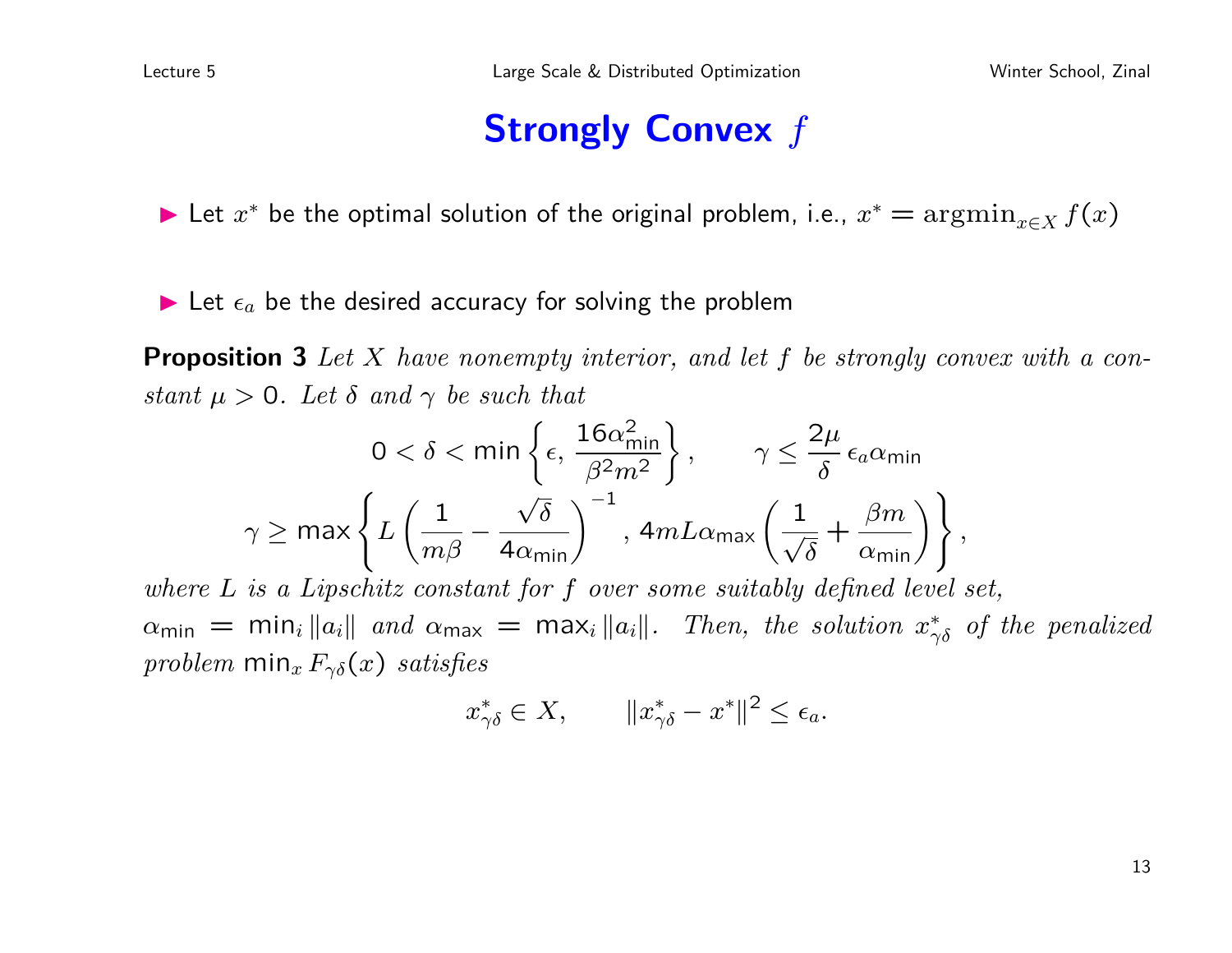#### Proof: Main Steps

▶ When the vector  $x^*_{\gamma\delta}$  is feasible i.e.,  $x^*_{\gamma\delta} \in X$ , we have

$$
f(x^*) \le f(x_{\gamma\delta}^*). \tag{2}
$$

Since the penalty functions are non-negative, we have  $h_\delta(x_{\gamma\delta}^*;a_i,b_i)\,\geq\,0$  for all  $i=1,\ldots,m.$  The point  $x^*$  is feasible but it may be penalized, in which case  $h_\delta(x^*; a_i, b_i) \leq \frac{\delta}{4\|a\|}$  $\frac{\delta}{4\|a_i\|}$ . Therefore, we have

$$
h_{\delta}(x^*; a_i, b_i) - h_{\delta}(x_{\gamma\delta}^*; a_i, b_i) \leq \frac{\delta}{4\|a_i\|} \quad \text{for all } i = 1, \ldots, m.
$$
 (3)

Using the relations (2) and (3), we obtain

$$
F_{\gamma\delta}(x^*) - F_{\gamma\delta}(x^*_{\gamma\delta}) = f(x^*) - f(x^*_{\gamma\delta}) + \frac{\gamma}{m} \left( \sum_{i=1}^m h_\delta(x^*; a_i, b_i) - h_\delta(x^*_{\gamma\delta}; a_i, b_i) \right)
$$
  

$$
\leq \frac{\gamma\delta}{4\alpha_{\min}}.
$$

By the strong convexity of  $F_{\gamma\delta}$  and the fact that  $x^*_{\gamma\delta}$  is the minimum of  $F_{\gamma\delta}(x)$ , it follows that

$$
||x^* - x^*_{\gamma\delta}||^2 \le \frac{2}{\mu_f} (F_{\gamma\delta}(x^*) - F_{\gamma\delta}(x^*_{\gamma\delta})) \le \frac{\gamma\delta}{2\mu_f\alpha_{\min}} \le \epsilon_a,
$$
 (4)

14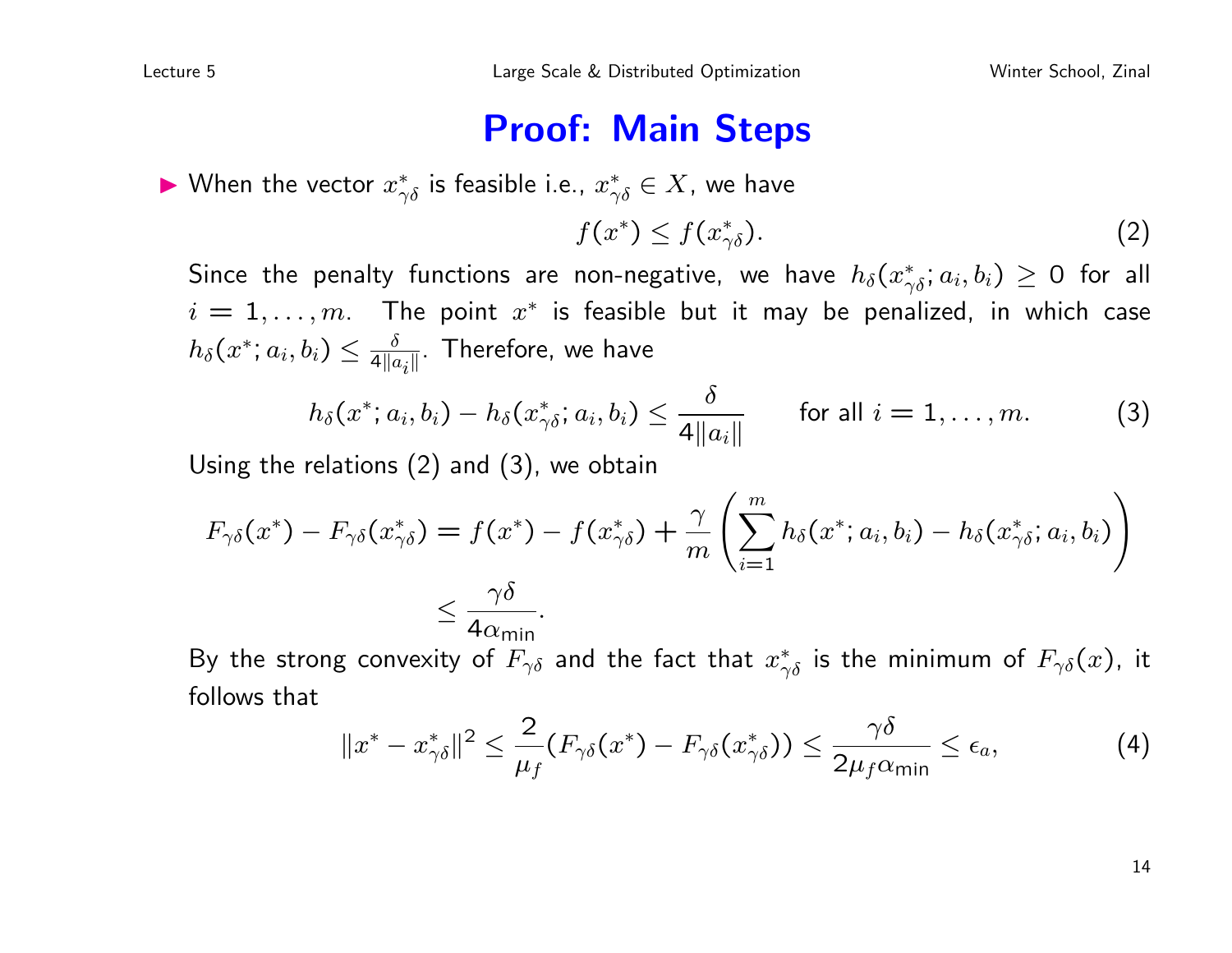where the last inequality in the preceding relation is due to the choice of  $\gamma \leq$  $2\mu_f$  $\frac{\mu_f}{\delta} \alpha$ min $\epsilon_a$ . ▶ Proving the feasibility of  $x^*_{\gamma\delta}$  is much more involved. Define

$$
\hat{x}_{\gamma\delta}^* = \Pi_X[x_{\gamma\delta}^*].
$$

We consider two possibilities:  $\|\widehat{x}_{\gamma\delta}^*-x_{\gamma}^*\|$  $\begin{array}{c} \left\Vert \tilde{x}^*_{\gamma\delta} \right\Vert \geq \sqrt{\delta} \text{ and } \left\Vert \widehat{x}^*_{\gamma\delta} - x^*_{\gamma\delta} \right\Vert < \end{array}$ √  $\delta.$ Case 1:  $\|\hat{x}_{\gamma\delta}^* - x_{\gamma\delta}^*\|$ ∣∣l<br>∕ δ. Recall that we have  $h_\delta(x;a_i,b_i) \geq \mathop\mathrm{dist}(x,X_i)$  for all  $i.$ Thus, by the definition of the functions  $F_{\gamma\delta}$ , for any  $x\in\mathbb{R}^n$  we can write

$$
F_{\gamma\delta}(x) \ge f(x) + \frac{\gamma}{m} \sum_{i=1}^m \text{dist}(x, X_i).
$$

Then, by Hoffman's lemma, for some  $\beta > 0$  we have

$$
F_{\gamma\delta}(x) \ge f(x) + \frac{\gamma}{m\beta} \text{dist}(x, X) \qquad \text{for all } x \in \mathbb{R}^n.
$$

Letting  $x=x_{\gamma\delta}^*$  in the preceding relation, we obtain

$$
F_{\gamma\delta}(x_{\gamma\delta}^*) \ge f(x_{\gamma\delta}^*) + \frac{\gamma}{m\beta} \|\hat{x}_{\gamma\delta}^* - x_{\gamma\delta}^*\| + f(\hat{x}_{\gamma\delta}^*) - f(\hat{x}_{\gamma\delta}^*)
$$
  
\n
$$
\ge \frac{\gamma}{m\beta} \|\hat{x}_{\gamma\delta}^* - x_{\gamma\delta}^*\| - L\|\hat{x}_{\gamma\delta}^* - x_{\gamma\delta}^*\| + f(\hat{x}_{\gamma\delta}^*)
$$
  
\n
$$
= \left(\frac{\gamma}{m\beta} - L\right) \|\hat{x}_{\gamma\delta}^* - x_{\gamma\delta}^*\| + F_{\gamma\delta}(\hat{x}_{\gamma\delta}^*) - \frac{\gamma}{m} \sum_{i=1}^m h_{\delta}(\hat{x}_{\gamma\delta}^*; a_i, b_i),
$$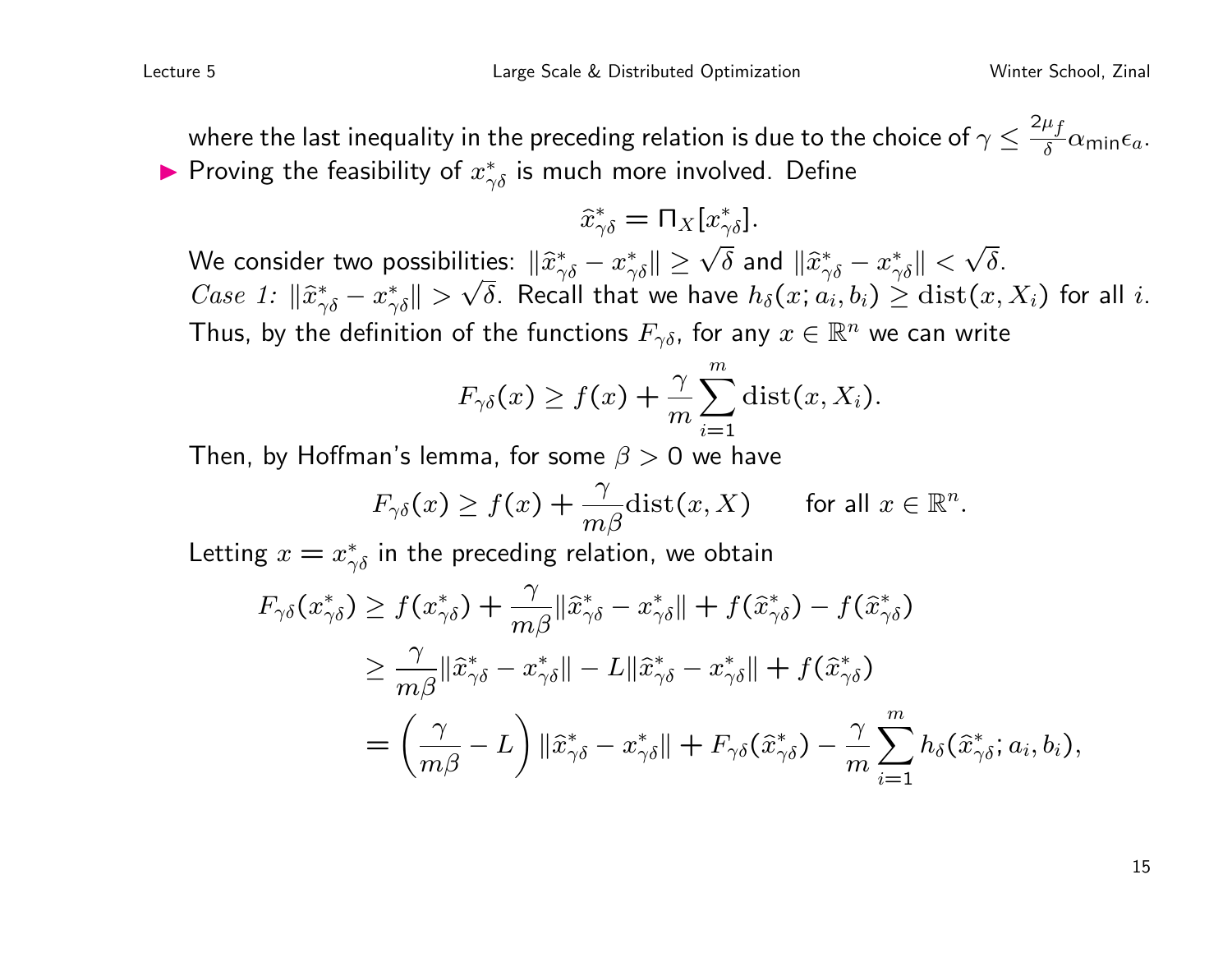where in the second inequality we use the assumption that the norms of the subgradients in the subdifferential set  $\partial f(x)$  are bounded by  $L$  in a region containing the point  $x=\widehat{x}_{\gamma\delta}^*$  (requires a lemma to assert this). Taking into the account that  $h_\delta(x;a_i,b_i)\leq \frac{\delta}{4\|a_i\|}$  when  $x\in X_i$ , and using  $\widehat{x}_{\gamma\delta}^*\in X\subseteq X_i$ , we see that

$$
F_{\gamma\delta}(x_{\gamma\delta}^*)\geq \left(\frac{\gamma}{m\beta}-L\right)\|x_{\gamma\delta}^*-\widehat{x}_{\gamma\delta}^*\|+F_{\gamma\delta}(\widehat{x}_{\gamma\delta}^*)-\frac{\gamma\delta}{4m}\sum_{i=1}^m\frac{1}{\|a_i\|}.
$$

The conditions on  $\gamma$  imply that  $\gamma \geq Lm\beta$ . Using the relations  $\gamma \geq Lm\beta$  and  $\|\widehat{x}_{\gamma\delta}^*-x_{\gamma\delta}^*\|> \sqrt{\delta}$ , we further obtain √

$$
F_{\gamma\delta}(x_{\gamma\delta}^*) > \left(\frac{\gamma}{m\beta} - L\right)\sqrt{\delta} - \frac{\gamma\delta}{4\alpha_{\min}} + F_{\gamma\delta}(\hat{x}_{\gamma\delta}^*) \ge F_{\gamma\delta}(\hat{x}_{\gamma\delta}^*),\tag{5}
$$

where the last inequality is obtained by using  $\left(\frac{\gamma}{m\beta}-L\right)$  $\sqrt{\delta} - \frac{\gamma \delta}{4\alpha}$  $4\alpha$ min  $\geq$  0, equivalent √ √

$$
\frac{\gamma}{m\beta} - L - \frac{\gamma\sqrt{\delta}}{4\alpha_{\min}} \ge 0 \quad \iff \quad \gamma\left(\frac{1}{m\beta} - \frac{\sqrt{\delta}}{4\alpha_{\min}}\right) \ge L.
$$

The last inequality holds by the conditions imposed on the parameters  $\gamma$  and  $\delta$ . Thus, relation (5) implies that

$$
F_{\gamma\delta}(x_{\gamma\delta}^*) > F_{\gamma\delta}(\hat{x}_{\gamma\delta}^*),
$$

which contradicts the fact that  $x_{\gamma\delta}^*$  is an unconstrained minimizer of  $F_{\gamma\delta}.$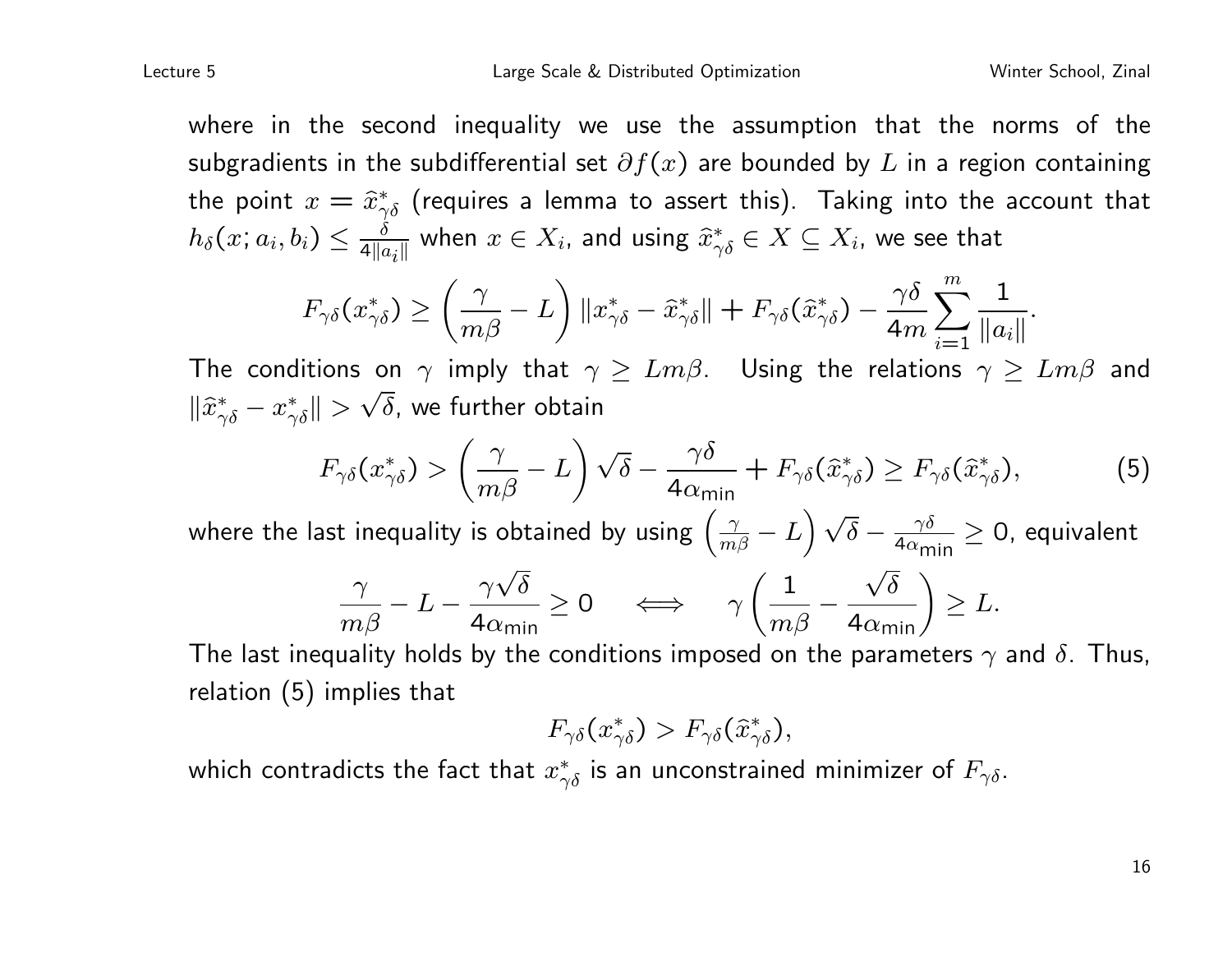Case 2:  $\|\hat{x}_{\gamma\delta}^* - x_{\gamma}^*\|$  $\frac{1}{\gamma\delta}\|\ \leq\ \sqrt{\delta}.$  Uses the interior-point assumption and a special construction. Specifically, it relies on the following result.

**Lemma 1** Let the interior-point assumption hold and let  $\delta$  be such that  $0 < \delta \leq \epsilon$ . Then, for any  $x \notin X$  there exists a feasible point  $x_{in} \in X$  such that

(a) 
$$
h_{\delta}(x_{in}; a_j, b_j) = 0
$$
 for all  $j = 1, ..., m$ ,  
(b)  $||x - x_{in}|| \le ||x - \Pi_X[x]|| + \frac{\beta m \delta}{\min_{1 \le i \le m} ||a_i||}$ ,

where  $\beta$  is Hoffman's bound.



Figure 2: Illustration of the set  $X_{\delta}$ .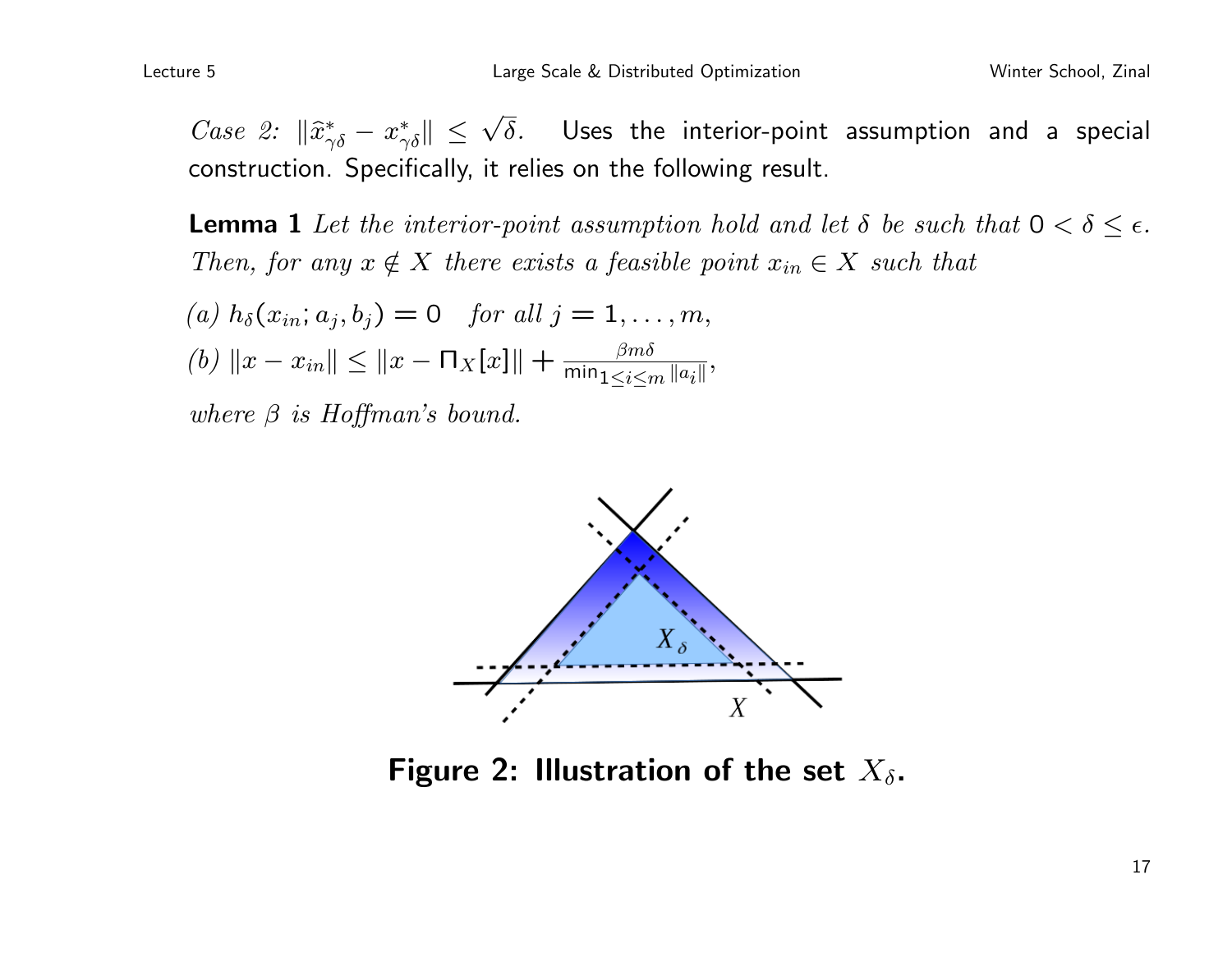# Connecting with SAGA by Defazio et al. 2014

Algorithm 1 SAGA-based Fast Incremental Method for Solving Penalized Problem

- $\blacktriangleright$  Let  $x^0 \in \mathbb{R}^n$  and  $\nabla f(\phi_i^0)$  $\epsilon_i^0$ ) +  $\gamma \nabla h_\delta \left( \phi_i^0 \right)$  $_i^0$ ;  $a_i, b_i)$  with  $\phi_i^0 = x^0$  be available for  $i = 1, \ldots, m$ .
- ▶ Pick an index  $j \in \{1, 2, ..., m\}$  uniformly at random.

• Set 
$$
\phi_j^{t+1} = x^t
$$
 and store  $\nabla f(\phi_j^{t+1}) + \gamma \nabla h_\delta \left(\phi_j^{t+1}; a_j, b_j\right)$ .

$$
\triangleright x^{t+1} = x^t - \alpha [\nabla f(\phi_j^{t+1}) + \gamma \nabla h_\delta \left(\phi_j^{t+1}; a_j, b_j\right) - \nabla f(\phi_j^t) - \gamma \nabla h_\delta \left(\phi_j^t; a_j, b_j\right) + \frac{1}{m} \sum_{i=1}^m \left(\nabla f(\phi_i^t) + \gamma \nabla h_\delta \left(\phi_i^t; a_i, b_i\right)\right).
$$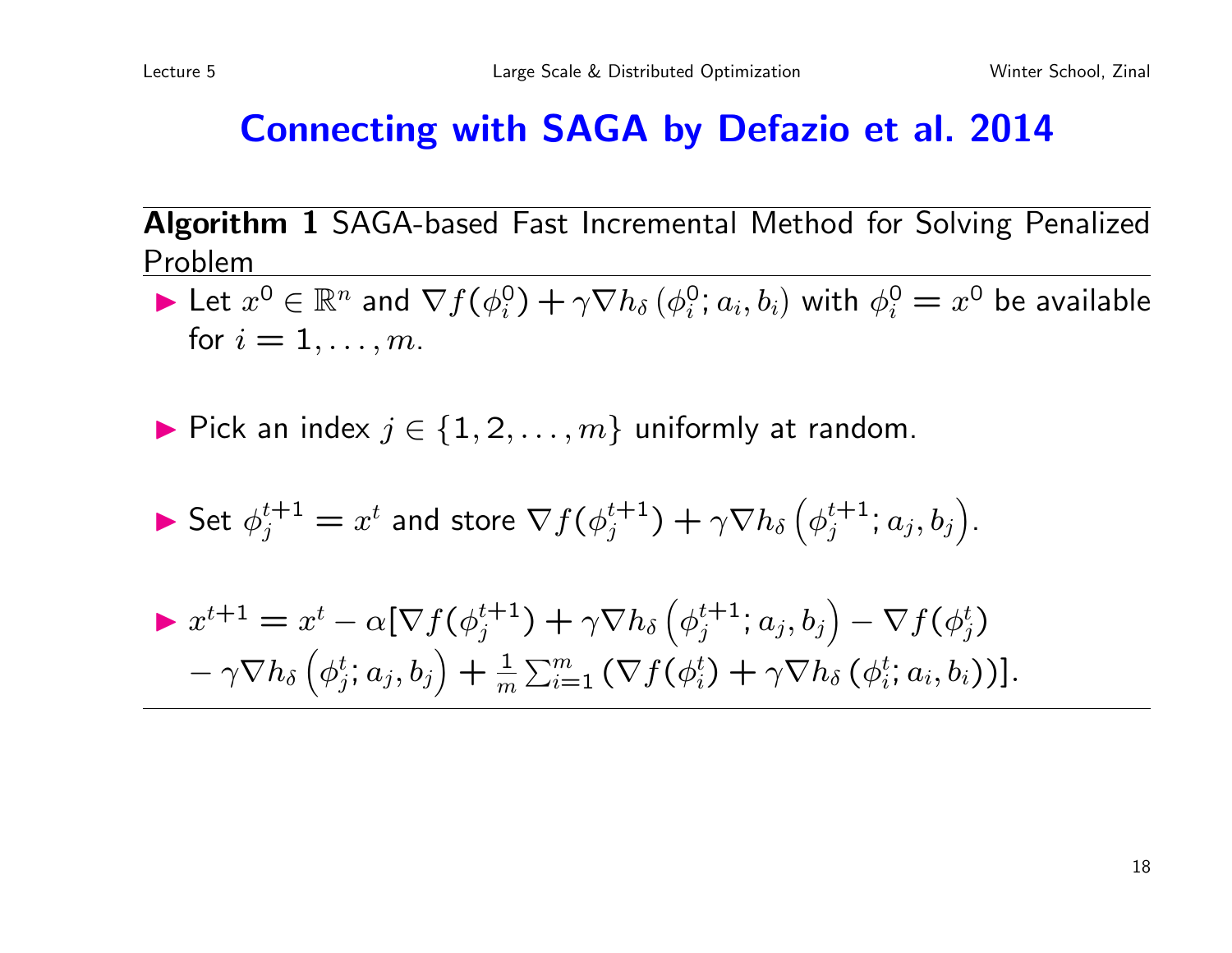### Applying SAGA to the Penalized Problem

**Proposition 4** Let the interior-point assumption hold, and let the function f be strongly convex with a parameter  $\mu > 0$  and have Lipschitz continuous gradients with a constant  $L_f > 0$ . Let  $x^* = \operatorname{argmin}_{x \in X} f(x)$ , and assume that an accuracy level  $\epsilon_a$  is given. Consider Algorithm SAGA applied to the penalized problem:

$$
\min_x \frac{1}{m} \sum_{i=1}^m \left(f(x) + \gamma h_\delta(x; a_i, b_i)\right),
$$

where the penalty parameters  $\gamma$  and  $\delta$  are chosen to satisfy the conditions of Proposition 1, and the step size is given by

$$
\alpha = \frac{1}{2(\mu m + L_f + \frac{\gamma \alpha_{\text{max}}}{2\delta})},
$$

with  $\alpha_{\text{max}} = \max_i \|a_i\|.$ 

Then, the following convergence rate result is valid for the iterates of the algorithm:

$$
\mathbb{E}[\|x^t - \Pi_X[x^t]\|^2] \le O(q^t_\gamma), \qquad \mathbb{E}[\|x^t - x^*\|^2] \le O(q^t_\gamma) + 2\epsilon_a,
$$
  

$$
q_\gamma = 1 - \frac{\mu}{2(\mu m + L_f + \frac{\gamma \alpha_{\text{max}}}{2\delta})}.
$$

Proof: Immediately from Proposition 1 and a rate result from Defazio et al. 2014.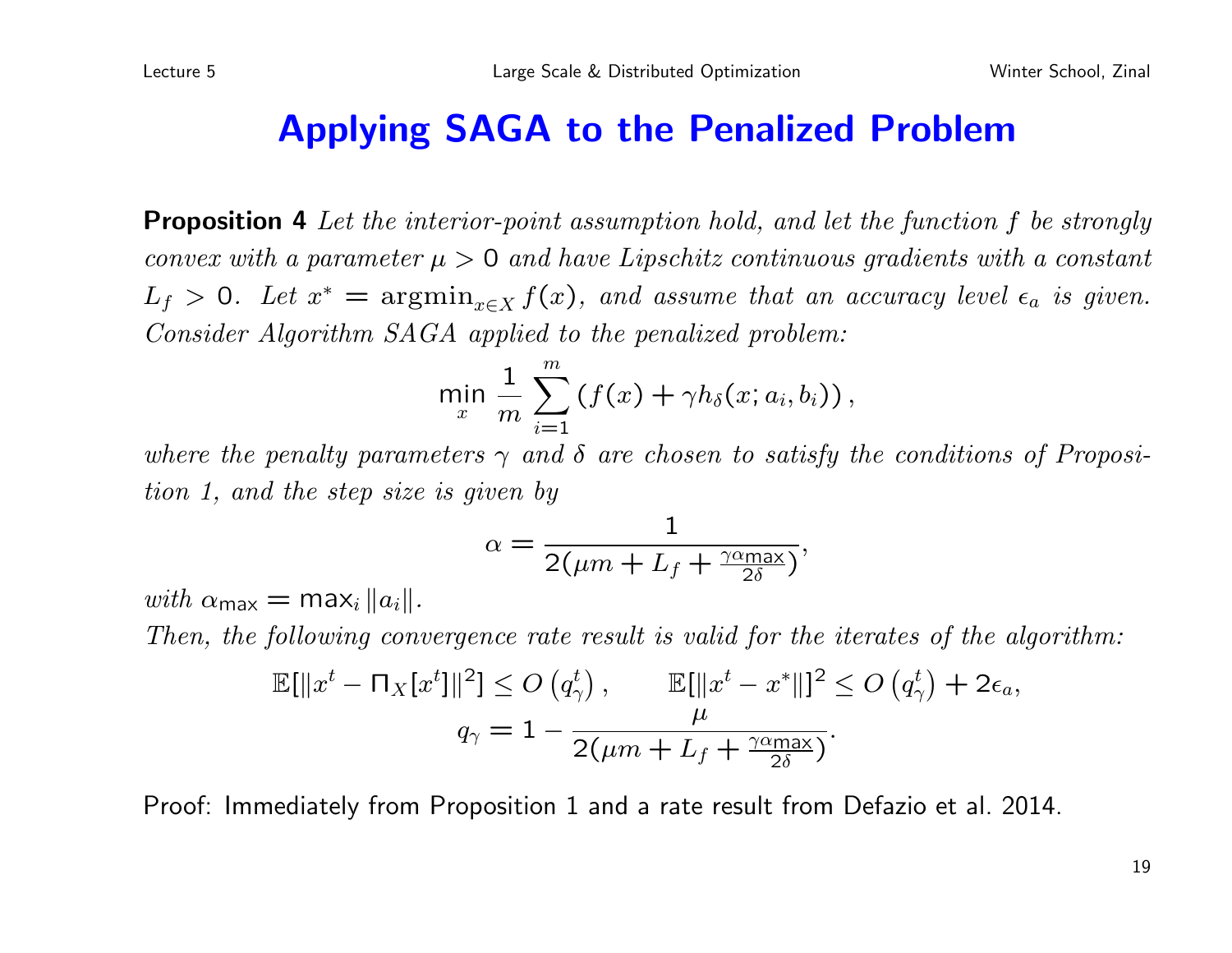#### **Convergence Result for Merely Convex Function** f

**Proposition 5** Let the interior-point assumption hold. Let  $f$  be convex function with bounded level sets and Lipschitz continuous gradients with a constant  $L_f$ , and let  $f^* =$ min  $x \in Xf(x)$ . Let  $\epsilon_a$  a desired accuracy. Consider the iterates  $x_k$  produced by SAGA method applied to the penalized problem:

$$
\min_x \frac{1}{m} \sum_{i=1}^m (f(x) + \gamma h_\delta(x; a_i, b_i)),
$$

where  $\gamma$  and  $\delta$  are chosen such that the conditions of Proposition 1 are satisfied, and the stepsize is given by

$$
\alpha = \frac{1}{3(L_f + \gamma \alpha_{\max}/(2\delta))}
$$

Then, for the iterate averages

$$
\bar{x}_k = \frac{1}{k} \sum_{i=0}^{k-1} x_i
$$

the following hold relation holds

$$
\mathbb{E}[f(\bar{x}_k)] - f^* \le O(1/k) + 2\epsilon_a \quad \text{for all } k,
$$

Moreover, there exists some  $T > 0$  such that for all  $k > T$ ,

$$
-\gamma \epsilon_a \leq \mathbb{E}[f(\bar{x}_k)] - f^*
$$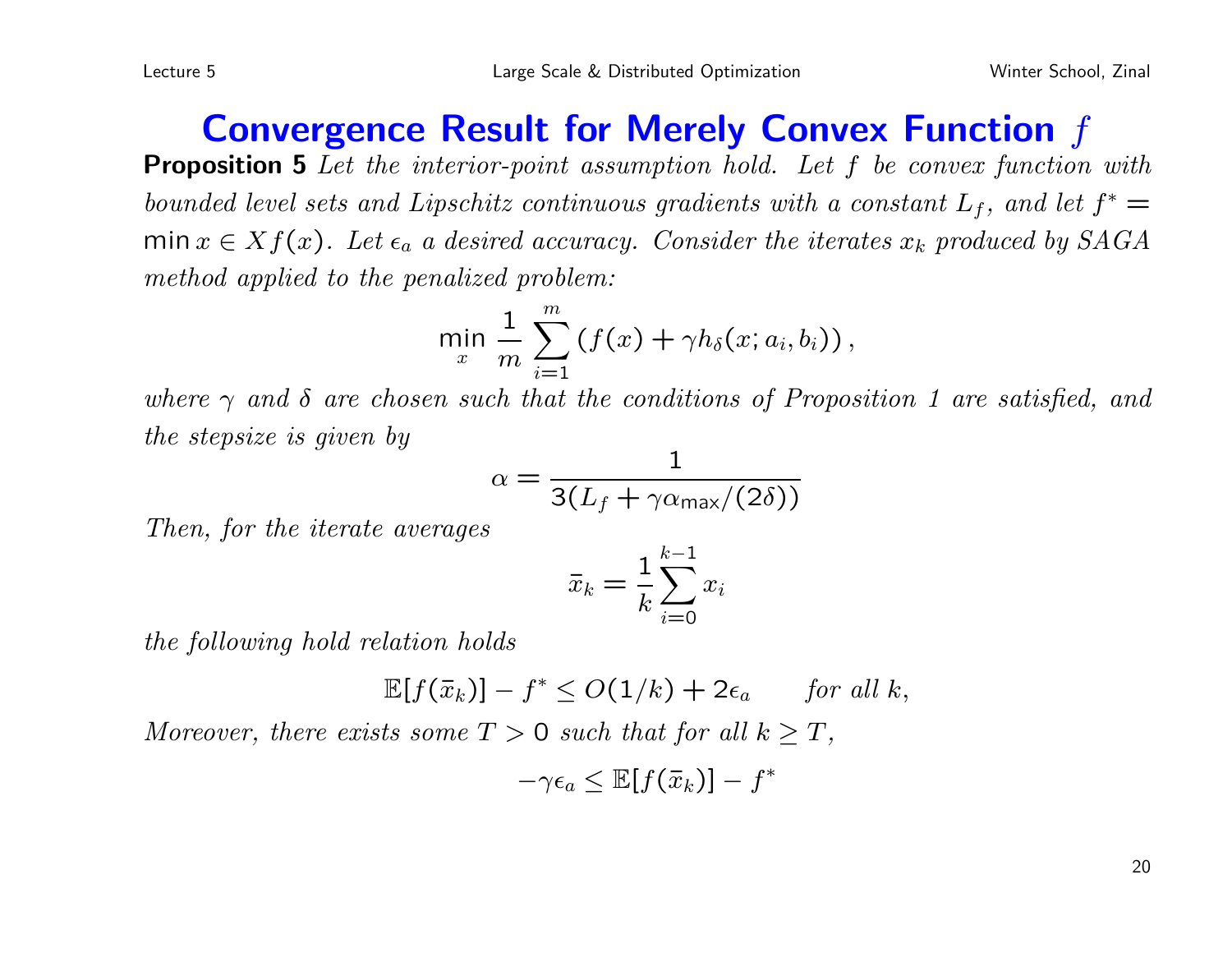#### Simulation Results

We consider the following regression problem

$$
\min_{x \in \mathbb{R}^n} \|\Phi x - x^0\|^2
$$
  
s.t.  $Ax \le b$ , (6)

where  $\Phi \in \mathbb{R}^{l \times n}$  is a feature matrix,  $x^0 \in \mathbb{R}^l$  is a reference point, and  $A \in \mathbb{R}^{m \times n}$ ,  $b \in \mathbb{R}^m$ define the set of linear inequality constraints. Here the coordinates of  $x^0 \in \mathbb{R}^l$  are chosen at random from the normal distribution with the mean value 0 and variance 10. The entries of  $\Phi$  were independently generated according to a uniform distribution in  $[-1, 1]$ , whereas the elements of A and b are chosen at random from the normal distribution with the mean value 0 and variance  $100^{\S}.$  For implementation we set  $l=n=30.$ 

<sup>§</sup>For this plot, the entries of A and b were re-sampled until interior-point assumption is satisfied for the reference point  $\bar{x}=0$ and  $\epsilon = 0.01$ .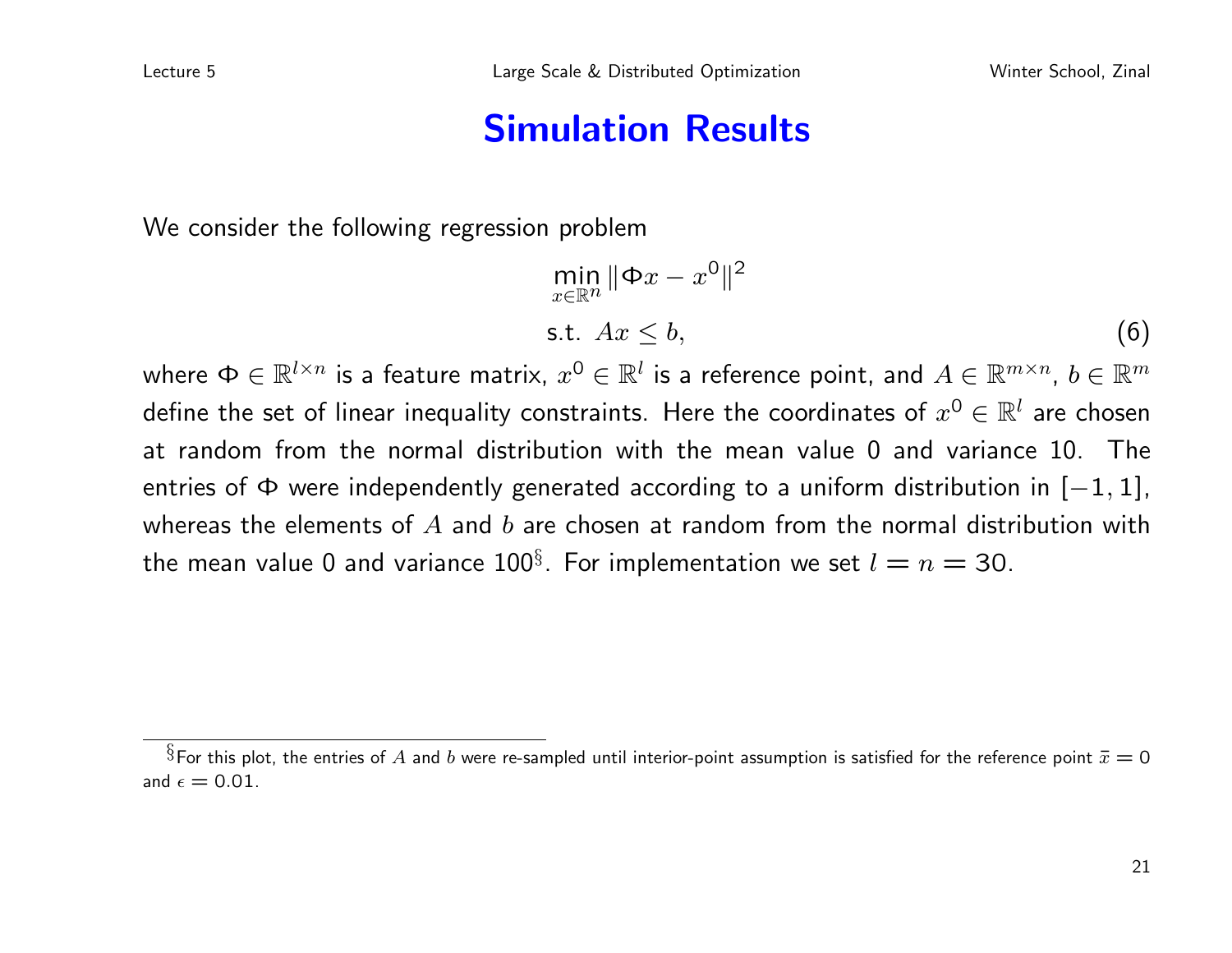#### Simulated Methods

The SAGA algorithm applied to the penalized problem (PA-SAGA) is compared to a Random Algorithm that, at time  $t$ , selects one constraint  $X_{\omega_t}$  randomly from the collection  $X_1, \ldots, X_m$ , and performs a gradient update $\P$ 

$$
x^{t+1} = \Pi_{X\omega_t}[x^t - \alpha_t \nabla f(x^t)],
$$

where  $\alpha_t = \frac{1}{t}$  is used.

The full gradient method is also simulated.

The algorithms are run for 1, 000 iterations and, as a measure of performance, the relative error is used

$$
\frac{\|x^t - x^*\|}{\|x^0 - x^*\|}
$$

along the iterate sequence.

The problem data is twigged so that  $x^* = 0$  for the problems we test with  $m = 500$  and  $m = 1000$ .

 $\P$ Nedić 2011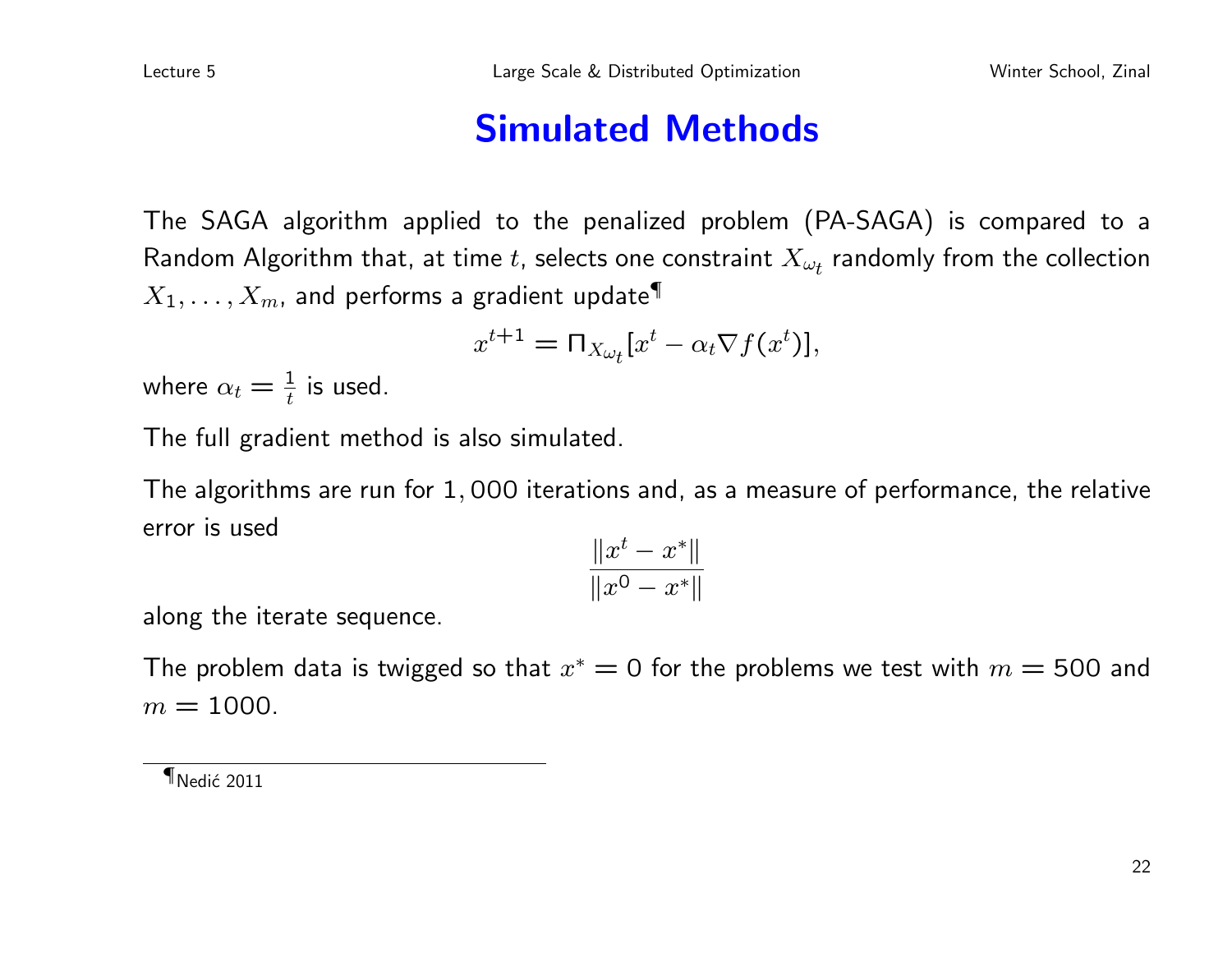### **Changing**  $\gamma$

Figure below demonstrates the distance  $||x^t - x^*||$ , where  $x^*$  is the solution of the problem, obtained for the iterations of the standard full gradient procedure averaged over 100 runs. It was implemented for the penalized problem with  $m = 500$ ,  $\delta = 0.001$  and different parameters  $\gamma$  starting with  $\gamma=100m^2$ . As we can see, the increase of  $\gamma$  implies a faster approach of the solution.

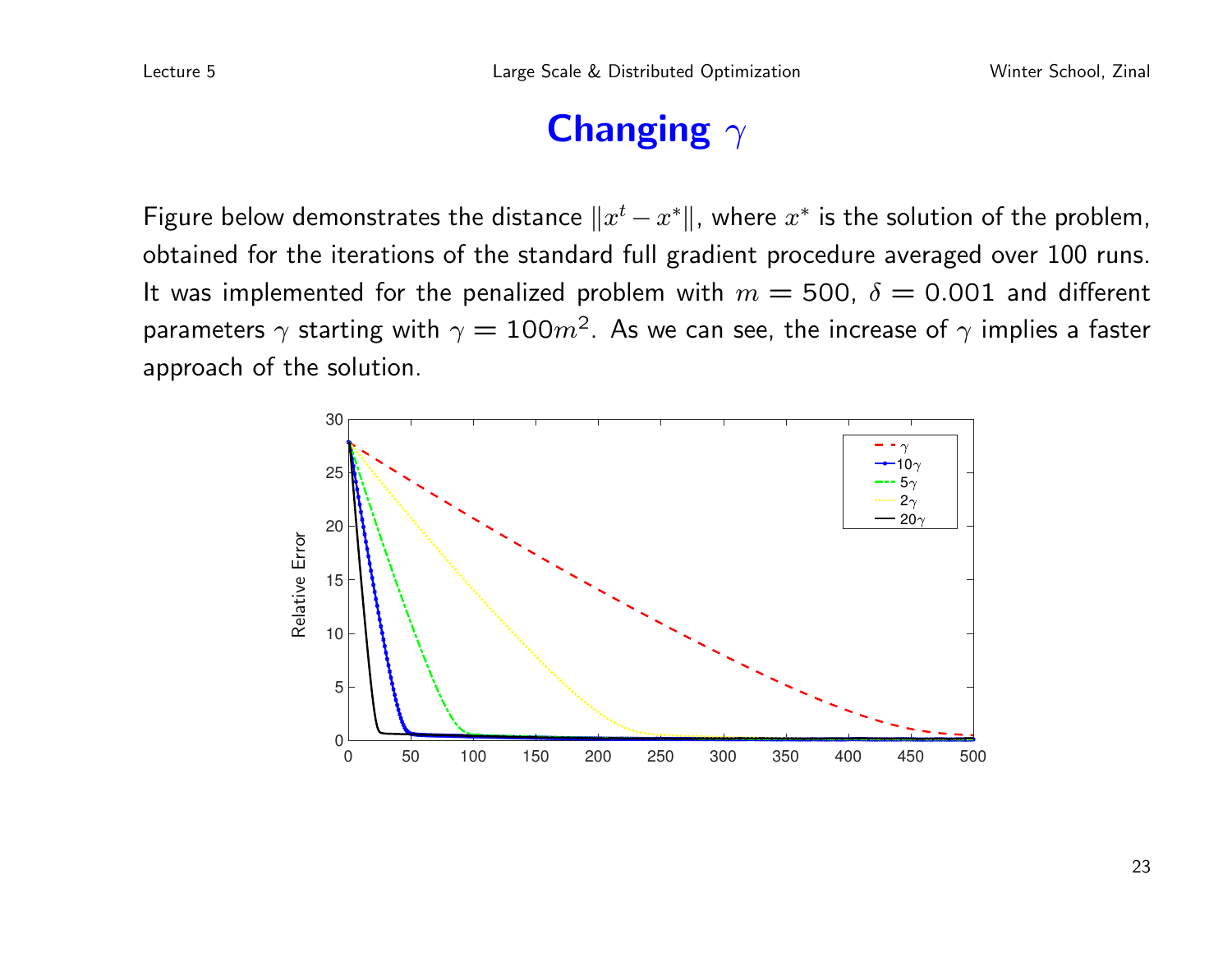# Sample runs for different values of  $m$

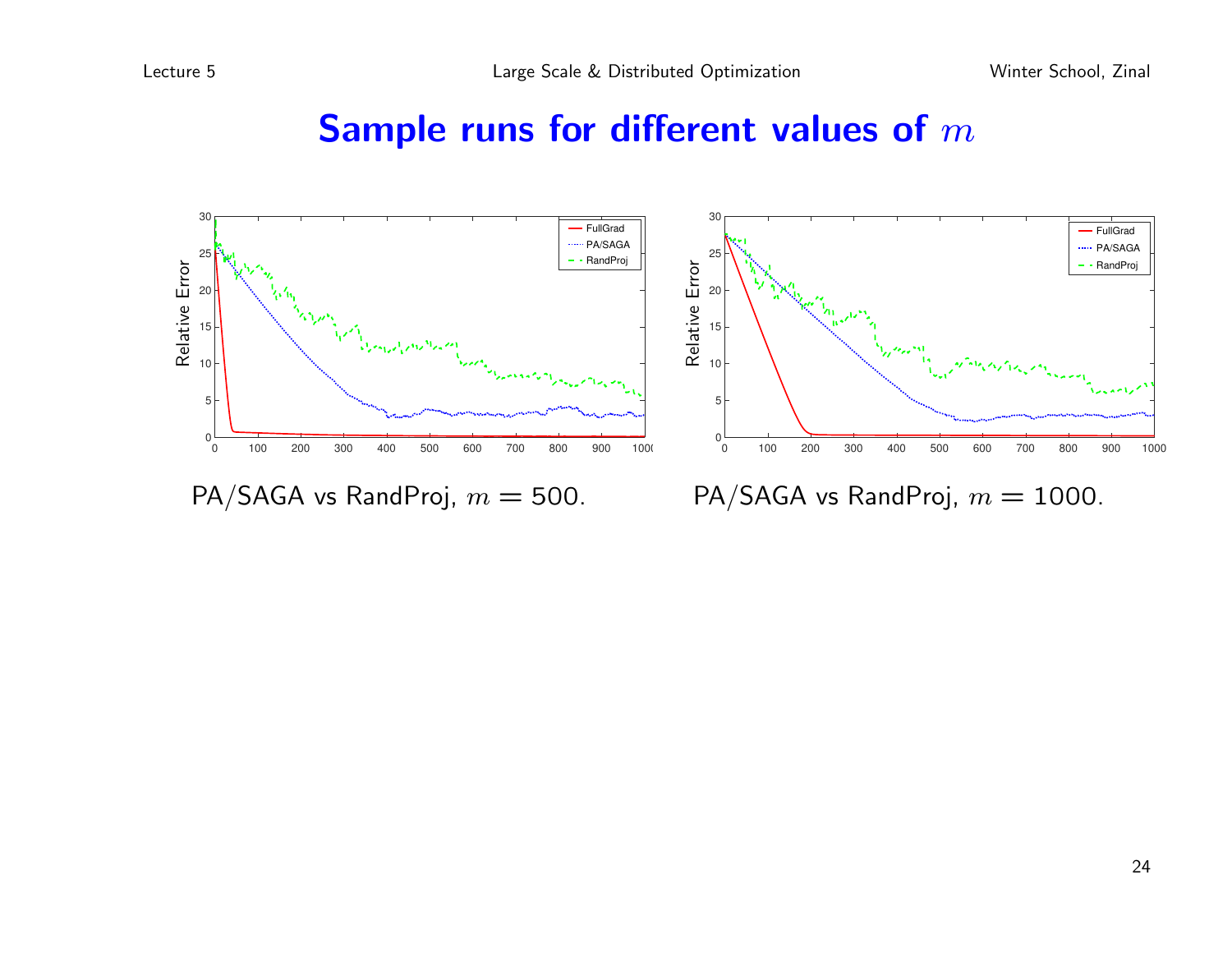

Figure 3: av PA/SAGA vs RandProj,  $m = 1000$ .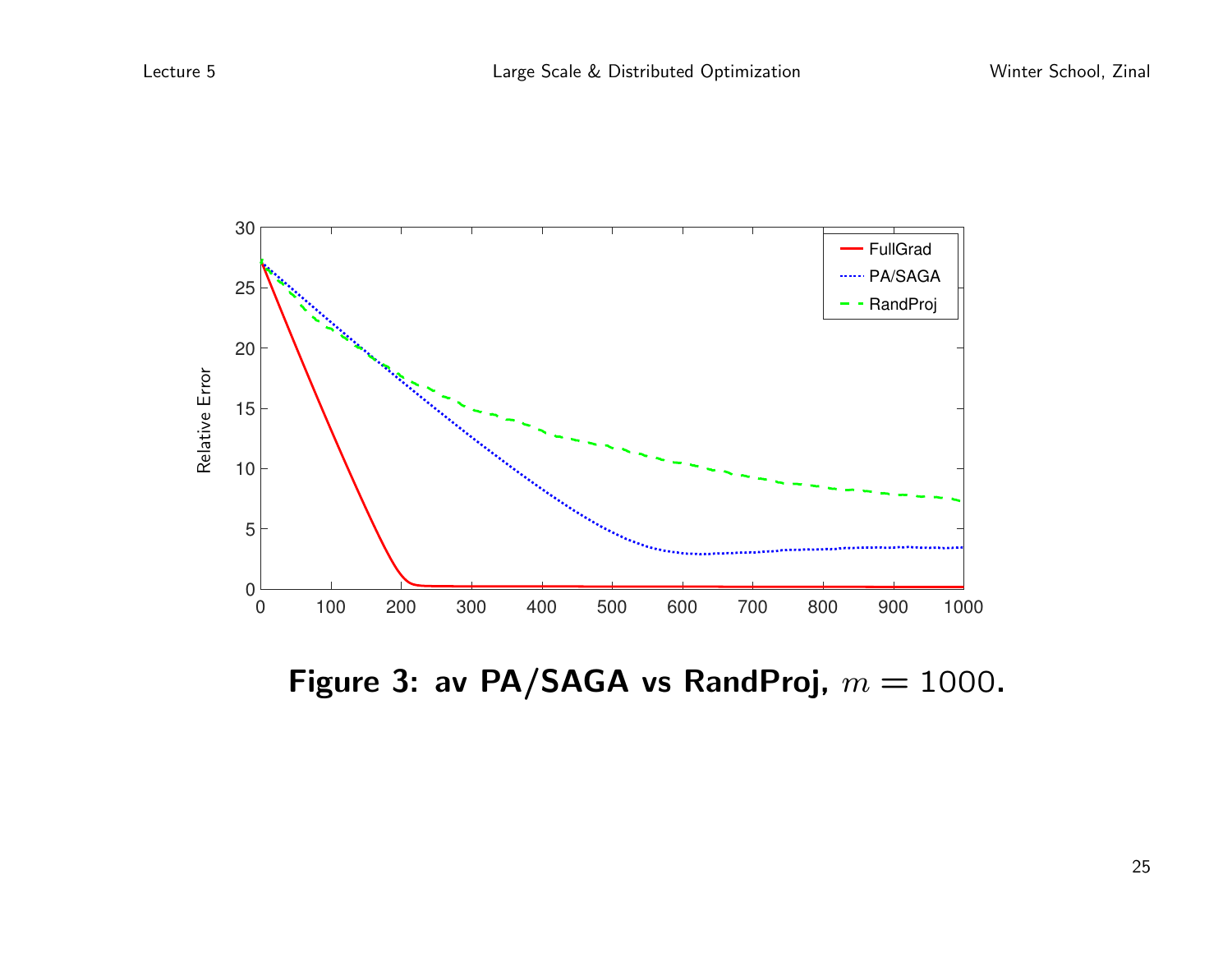### **Observations**

- $\blacktriangleright$  The structure of the penalty functions that we used to penalize the linear constraints, and the suitable choices of the penalty parameters render the penalized unconstrained problem with solutions that are *feasible* for the original constrained problem.
- $\triangleright$  With an additional constraint on the penalty parameters imposed by a desired accuracy level, the solutions of the penalized unconstrained problem are guaranteed to be arbitrarily close to the solution set of the original problem.
- $\triangleright$  An advantage of the proposed penalty reformulation is in the ability to employ fast incremental gradient methods, such as SAGA.
- $\blacktriangleright$  We have a convergence result for our penalty approach also when f has bounded level sets (not necessarily strongly convex)